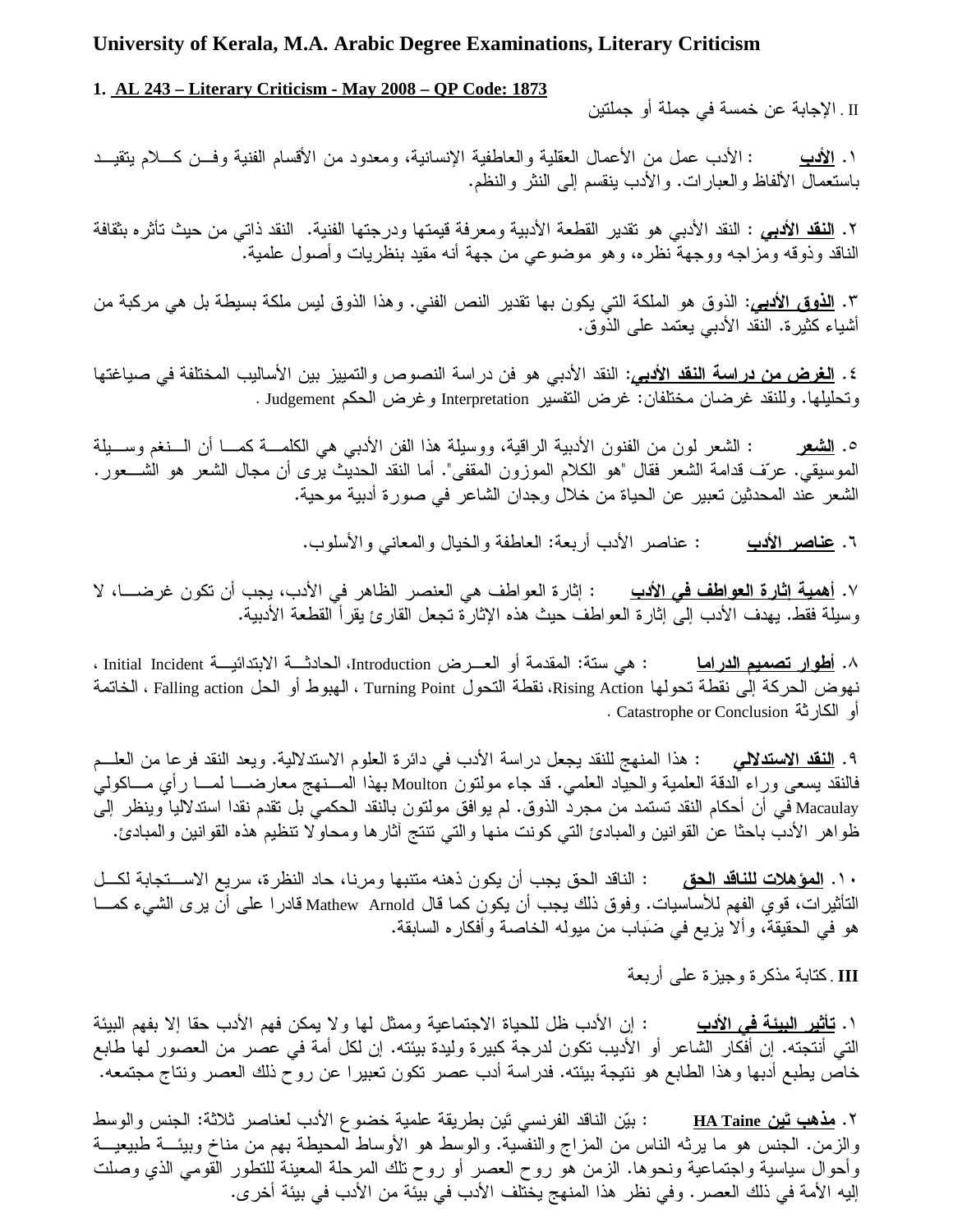٣. ا<mark>لـعاطفة</mark> : العاطفة هي عنصر هام في الأدب، هي التي تمنح الأدب الخلود. وتكون الحاجة إليها أشد مـــن أي عنصر أخر . ومقاييس العاطفة الأدبية: صدق العاطفة أو صحتها، وقوة العاطفــة أو روعتهـــا، وثبـــات العاطفــة أو استمرارها، وتنوع العاطفة أو شمولها، وسمو العاطفة أو درجتها.

٤. <u>الأسلوب</u> : هو العنصر الرابع في الأدب، وهو وسيلة من وسائل نقل المعاني. إن جودة الأســـلوب قـــد ترقــــي بالمعاني. الأسلوب هو العبارة الخارجية للأدب، وهو لباس من الألفاظ والعبارات لعمل أدبي. وهو وسيلة التعبير عن الإحساس الفني بأدواته. وقوام الأسلوب عنصران: التفكير والتعبير. يسمى الأسلوب نظم الكلام أو الشكل أو الصورة.

0. <u>الكلاسيكية</u> : الكلاسيكية هي مدرسة محافظة فنية بدأت مع النهضة الأوروبية. وهي حركة إحياء العلوم والفنون الكلاسيكية تدعو إلى أدب يصدر عن العقل ويحكمه. ومن مميزات الكلاسيكية: العناية بالصياغة وتجويــد الأســـلوب والخضوع للقواعد وتقليد القدماء والاعتماد على الأخلاق والقيم العليا والنزام الوضوح والعقلانيـــة والســـيطرة علـــي العواطف. ونيوكلاسيكية Neo-classicism هي محاولة لإعادة الكلاسيكية إلى عالم الحقائق العامة والمثل التبي لا تتغيـــر باختلاف الزمن والمكان والطبقة الاجتماعية. ومن أعـــلام نيوكلاســـيكية فــــي الأدب: مـــوليير Molière ولافـــونتين LaFontaine وراسين LaFontaine

٦. ا<mark>لجاحظ</mark> : الجاحظ (٨٦٨م) هو أبو عثمان من كبار المعتزلة ، وإليه نتسب إحدى فرق المعتزلــــة المعروفـــة بالجاحظية. وتاريخ الجاحظ هو في الواقع تاريخ قرن كامل يعد زهرة الدولة العباسية. لقد كان من حظه أن يعيش في العصر الذهني ، حيث حركة العلم والأدب نشيطة. وله أكثر من خمسين ومائة مؤلف في فنون شتى. والجاحظ يعــدّ بحق مؤسس علم البلاغة العربية التي يقوم النقد العربي على كثير من أصولها. فهو أول أديب عربـــي نوســـع فـــي دراسة هذا العلم وأعطاه الكثير من نشاطه الأدبـي والفكري. كان الجاحظ يـهاجم الذوق المحافظـي. وكان يـــؤمن بـــأن البديع مقصور على العرب ومن أجله فاقت لغتهم كل اللغة. وهو يكمل منهج ابن سلام في التمييــز بـــين الصــــحيح والمنحول في الشعر . كتابه " البيان والنبيين" هو أوفي كتب الجاحظ التي بحث فيها قضايا البلاغة والنقد. كان الجاحظ من أوائل النقاد، الذي أعطـي قضية السرقة الشعرية واللفظ الشعري اهتماما فائقا.

٧. <u>ا**ين فَتيبةَ** :</u> كان ابن قتيبة (٨٨٩م) لأهل السنة مثل الجاحظ للمعتزلة ، وله ز<sup>ُ</sup>هاء ثلاثمائة مصنـــَّف . كان ابـــن قتيبة ممن اتجه بالنقد الأدبي اتجاها موضوعيا. استطاع ابن قتيبة بحس نقدي متقدم أن يُغنّي حصيلة النقــد الأدبـــي بأفكاره الفنية. واتجاهه النقريري أشد وضوحا في نقسيم الشعر إلى أربعة أضرب : ضرب منه حسن لفظه ، وجـــاد معناه ، وضرب منه حسن لفظه وقصر معناه ، وضرب منه حسن معناه وقصرت ألفاظه عنه ، وضرب منه تــأخر معناه وتأخر لفظه. وقسم ابن قتيبة الشعراء إلى المتكلَّــفين والمطبوعين.خطا ابن قتيبة في كتابه "الشعر والشـــعراء" خطوة أخرى فحاول أن يضع قواعد لنقد الشعر . وهو ينظر بعين العدل والإنصاف إلى شعر القدماء والمحدثين ، فلا يختار القديم لقدمه ، ولا يرفض الحديث لحداثته ، وإنما يختار الشعر الجيد ، فالجودة عنده هو المقياس الـــذي يقـــوم عليه الاختيار . يميل التفكير النقدي عند ابن قتيبة إلى أن يكون في جملته تصويـــبا لكثير من صور النقـــد الخــــاطئ الذي شاع في عصره والعصر الذي سبقه. أضفي المنطق والفقه طابعا خاصا على نقد ابن قتـــيـــبة ، إذا اتسم كلامه بالوضوح والمُلِّل إلى التصنيف وقوة الاستدلال. ليس من شك في أن ابن قُتَـــيبة كان ذا فضل فـــي مقاومـــة التيـــار الجديد وحماية الدراسة الأدبية من طغـــيانه. ونزعته هي نزعة الأمدي وعبـــد العزيـــز الجرجــــانـي: ذوق عربـــي، واستقلال في الرأى ونتحية للفلسفة عن مجال الأدب.

٨. <u>أهمد أمين</u> : أحمد أمين (١٩٥٤) هو مؤرخ وناقد مشهور في العالم الإسلامي العصــــري وأديبــــا معــــا بأثــــاره الضخمة. وهو كان عالما كبيرًا عميقًا في فلسفة الإسلام وفي تاريخها وأثاره المشهورة فيه " فجر الإسلام " و" ضحى الإسلام " و" ظهر الإسلام ". ومن أثاره النقدية : " النقد الأدبي" و" فيض الخاطر ". كان يدعو إلىي ربط الأدب بســـائر الفنون الأخرى وأن يفيد من علم الجمال وكذلك من فروع الفلسفة و يخص منها "علم النفس ". كان يؤمن فـــي الأدب بمذهب الفن للفن والأدب للأدب. يعد أحمد أمين حلقة اتصال بين القديم والجديد ، وهو يمثل في كتابه الصراع القـــائم بين المثقفين ثقافة غربية خالصة ، والمثقفين ثقافة عربية مَحضة.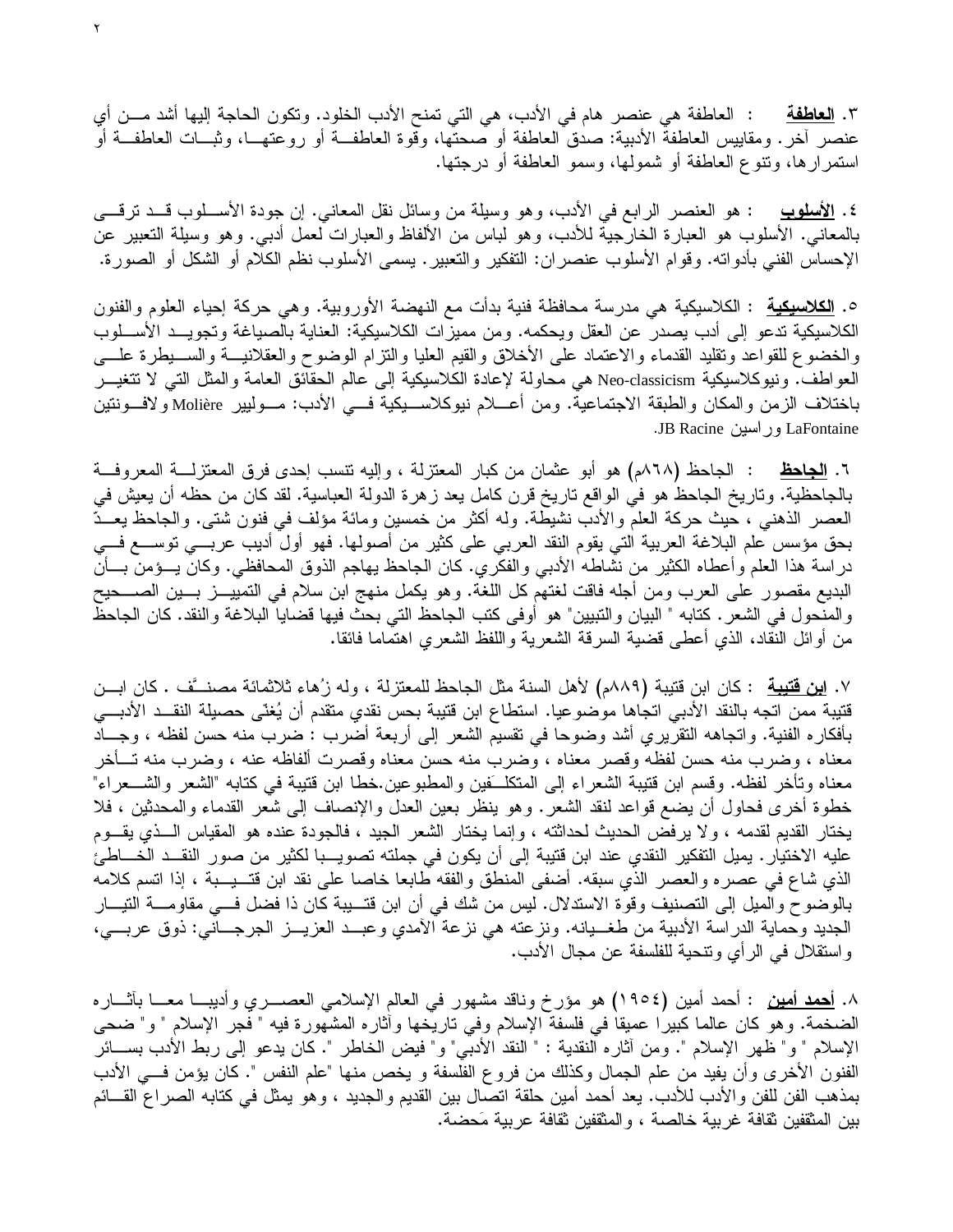IV . كتابة مقالة عن اثنين

١. **حركة الديوان :** حركة الديوان جماعة نقدية مصر ية متأثر ة بالر و مانطيقية الإنجليز يـــة و أصــــحابها العقـــاد والمازني وشكري. وتسمى هذه الجماعة بالديوان نسبة إلى الكتاب النقدي أصدره أصحاب الديوان عام ١٩٢١. وقــد حرصوا على (١) الدعوة إلى تخليص الشعر من صخَب الحياة والتعبير عن الذات. (٢) التحرر من القافيـــة الواحـــدة والدعوة إلى نتويع القوافي. (٣) هدم الأصنام الأدبية المعروفة في ذلك العصر ، على رأسها أحمد شوقي والمنفلوطي. والديوان كتاب نقدي اشترك في إخراجه العقاد والمازنبي وذكر أنه سيتم في عشرة أجزاء ولكنه لم يصــــــــــر منــــــه إلا جزءان. الجزء الأول حاول فيه العقاد تحطيم أحمد شوقي لما حاول المازني في الجزء الثاني تحطـــيم المنفلـــوطي. وكان يمكن أن تكون هذه المدرسة ذات أثر بالغ لولا أنها تفككت سريعا بسبب الخصومة بين شكري والمازني. وكان نقد العقاد لشوقي ونقد المازنبي للمنفلوطي نقدا ذاتيا أكثر مما هو موضـــوعي. كانـــت هـــذه الحركـــة هـــي بدايـــة للرومانطيقية في الأدب العربي الحديث.

٢. <u>ال**مقارنة بين الكلاسيكية والرومانطيقية** مع</u> : الكلاسيكية تدعو إلى أدب يصدر عن العقل ويحكمه عندما تـــدعو الرومانطيقية إلى أدب يصدر عن العاطفة. تهتم الكلاسيكية بالصياغة وتجويد الأسلوب والخضوع للقواعــد وتقليــد القدماء والاعتماد على الأخلاق والقيم، ولكن الرومانطيقية تهتم بإثارة العواطف والعناية بالخيال الرائع والإعادة إلى الطبيعة. تؤمن الكلاسيكية بالقيم والمثل الأعلى عندما لا تؤمن الرومانطيقية بالقيم والأخلاق العالية. أدب الكلاســيكية يستوحى من الأداب اليونانية واللاتينية بينما تستوحى الرومانطيقية من الأداب التي كتبت باللغـــات الرومانيـــة فـــي القرون الوسطى. أدب الكلاسيكية أدب أرستقراطي وأدب الرومانطيقية أدب القرية والطبيعة. أدب الكلاســـيكية أدب صَنعة ونقليد عندما يكون أدب الرومانطيقية هو أدب وحي وإلىهام.

٣. <mark>نظريات طه حسين في النقد</mark>: كان د. طه حسين (١٩٧٣) أديبا وناقدا مصريا. وكان داعيا كبيرا للصــــدق الفنــــي وحرية الأديب والناقد. كان طه حسين في نقده رجل الرسالة الفكرية والأدبية والوطنية. استعمل طه حســـين ســـبيل الثورة والرفض والشك في كل شيء من النقد. استطاع طه حسين أن يقلب المفاهيم الأدبية السائدة من قبل واستعمل أصول النقد الغربي ووسائل الدراسة اللبرالية في النقد العربي. اعتمد طه حســين مــنـهج ديكـــارت Rene Descartes وجرى في در اساته مجرى النقاد الفرنسيين مثل تين Taine وسانت بيف Sainte-Beuve وبرونتيير Brunetire . وكتابـــه "ذكر ي أبني العلاء" هو أول محاولة في المنهج النفسي في النقد العربي. ويعتبر طه حسين رائد المنهج التاريخي فسي النقد العربي في محاولاته "في الأدب الجاهلي" و"حديث الأربعاء". ومنهج طه حسين هو الذي لا يفصل القيم الفنيـــة والجمالية عن الناريخ والبيئة على دراسة النص وتحليله والحكم عليه. كذلك أصبح طه حسين ممثل المنهجي الفنـــي والتاريخي في النقد الأدبي العربي الحديث.

٤. <u>"الأدب للأدب" أو "الأدب لخير المجتمع</u>": " الفن للفن " art for art's sake حركة في الأدب و الفن نقول بأن الفنــــان حر في تصوير الجمال أو خلقه من غير اعتبار للأخلاق وبصرف النظر عن النتائج الاجتماعيـــة. وضــــع أساســــها الفلسفي، في القرن الثامن عشر، عمانوئيل كانت Kant (١٨٠٤) الذي أكد على أن الجمال غاية تقصد لــذاتها، لـــيس وسيلة لأي غاية أخرى، وحمل لواءها في القرن الناسع عشر نفر من الكتاب والفنانين الفرنسيين الذين رفعوا شـــعار l'art pour l'art (الفن للفن) تعبير ا عن احتجاجهم على طابع "الغِش" الذي غلب على الفن في العصــــــر الحــــديث. قــــد أعلنوا جميعا تقديسهم للجمال بوصفه قيمة عليا وتجنبوا للدفاع عن صفاء الفن.تأثر النقاد العرب بشعار "الفن للفـــن". وفي أواخر الخمسينات وحتى منتصف الستينات انقسم النقاد في مصر (والوطن العربي فيما بعد) إلى فريقين، يرفــع أحدهما شعار " الفن للفن "، ويتصدره رشاد رشدي، ويرفع الأخر شعار "الأدب في سبيل الحياة "، ويتصدره محمـــد مندور . ودعى أصحاب "الفن لخدمة المجتمع" إلى أن ينزل الأدب من برجه العاجي إلى أسواق الحياة ليرصد ما فيها من محن وألام، ويعمل على علاجها أو تخفيفها، وكانوا يعتبرون أن للأدب والفن وظيفة اجتماعية يجب أن يؤديها.

0. <u>الأدب في منظور إسلامي</u> : الأدب في المنظور الإسلامي يكون ملتقى الجمال والتـــأثير لكـــي يتحقـــق التصوير الفني الذي يهدف إقامة الحق والعدالة في المجتمع كما في القرأن الكريم. يعتمد الإسلام إلـــي الأدب والنقــد على أنهما وسيلتان لنيل الأهداف القيمة النبيلة وتعزيز عقيدته بأشد الأساليب ويقدر على التأثير في الإنسان المثقف. والذي يعالج مشكلة اجتماعية من منظور ٳسلامي يدخل في الأدب الإسلامي. والناقد الإسلامي يسعى أن يكون تعبيره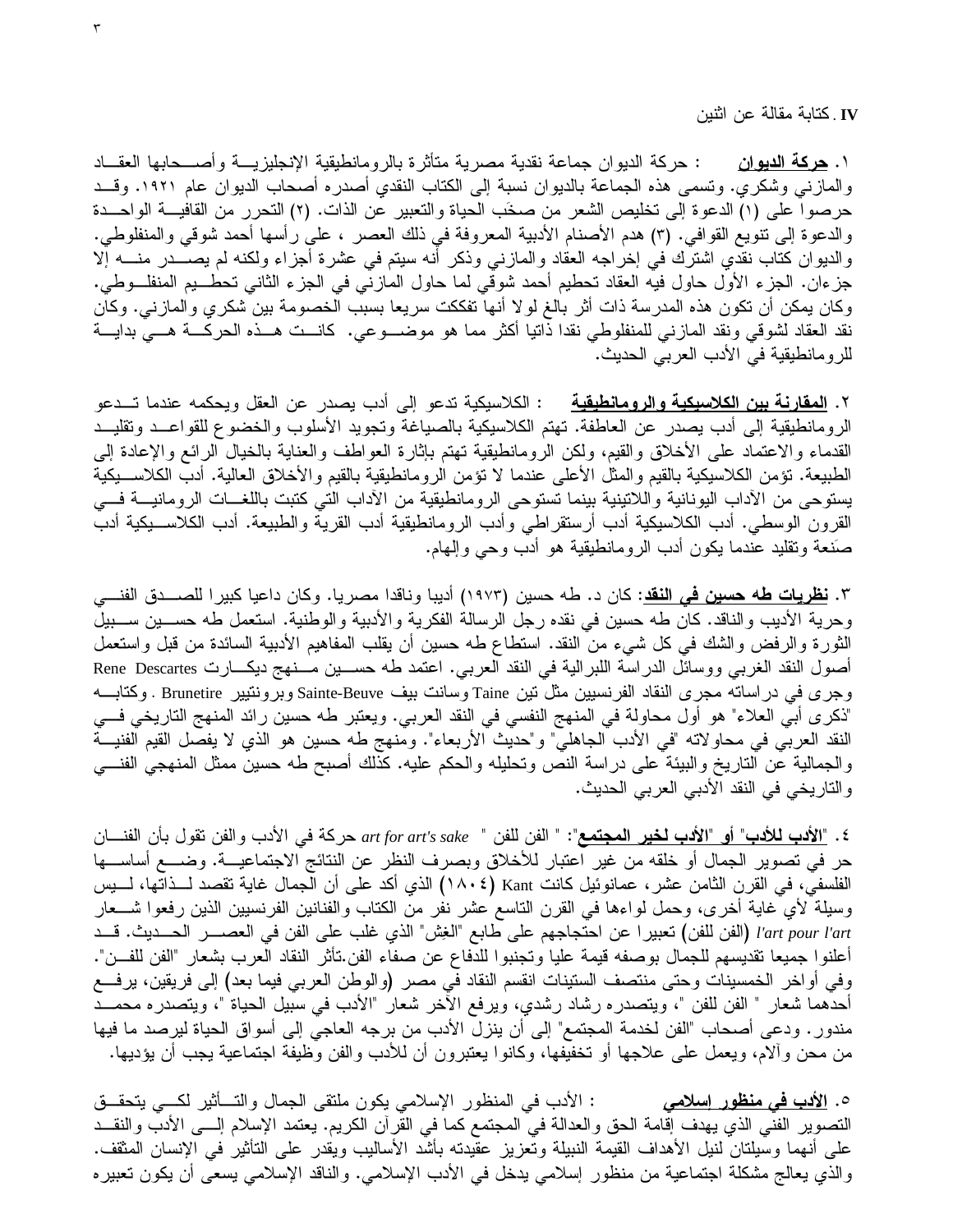صادقا عن فكر ه كما يتخذ الحق والعدل قيمتين أساسيتين في سلوكه ومنهجه للتصوير الفني. التصوير الفني الإسلامي للكون والحياة هو تصوير كونـي إنسانـي، مفتوح للبشرية كلـها. وفـي القرأن كثير من مقابيس للنذوق والنقد وأســـاليب الإبداع والجمال. الناقد الإسلامي هو أكثر مسؤول عن الأدب الإسلامي وهو محامي لإبقاء المسلك الإســــلامي فــــي الأدب والفن ويعتمد الناقد الإسلامي على النصوص الإسلامية للحكم على النصوص الأدبية والفنية. nnnnnnnnnnnnnnnnnnnnnnnnnnnnnnnnnnnnnnnnnnnnnnnnnnnnnnnnnnnnnnnnnnnnnn

#### **2. AL 243 – Literary Criticism - June 2007 – QP Code: 896**

II . الإجابة عن خمسة في جملة أو جملتين

١. <mark>قيمة الدر اسة التاريخية في فهم الأدب</mark> : إن در اسة التاريخ تعين الناقد على الوقوف على صـــدق الأديــب وكذبه وتقربه من الحقيقة عندما يكون قادرا على المقارنة بين حوادث التاريخ وحقائقه وبين حوادث الأدب وحقائقـــه. إن محاولة النقد التاريخي هي محاولة اكتشاف تاريخ فن من فنون الأدب. يقوم هذا المنهج على الصلة الوثيقـــة بـــين الأدب والتاريخ. Gustave Lonson هو رائد المنهج التاريخي في النقد الأوروبي. ومن ممثليها في النقد العربـــي طـــه حسين ومحمد مندور وأحمد ضبف.

ل**كارِثَةَ** : الكارِثة Catastrophe أو الخاتمة Conclusion هي المرحلة الأخير ة فــي الخـــط الـــدر امي لتصـــميم ٢. الكارثة المسرحية. وفيها ينتهي الصراع الدرامي إلى نتيجة يشعر معها الذهن بالانتهاء والتمام. ويتميز النوعـــان الرئيســـيان للدر اما، وهما المأساة والملهاة بطبيعة خاتمتها.

<u>لهُبوط</u> : إذا مضت نقطة التحول لتصميم المسرحية، يدخل التصميم في المرحلة التالية، هي مرحـــة ٣. <u>حركة الهُبوط</u> حركة الهبوط Falling Action أو الحلّ Denouement. وفيها يأخذ الصراع المسرحي يقترب من الخاتمة. وطبيعة هــذا الحل تختلف باختلاف خاتمة الدر اما.

٤. <mark>الفرق الأساسي بين القصة والمسرحية</mark> :تحتاج المسرحية إلى مسرح وجمهور يشاهد ومجموعة من الممثلين وكاتب المسرحية مقيد بجمهور المشاهدين وزمن العرض. المسرحية أكثر دقة وصعوبة ونقيدا، والقصة أكثر حريـــة وانطلاقا. يكثر في المسرحية الإيحاء والإشارة لإثارة الانفعالات، عندما يكثر في القصة التفصيلات. تقص القصة في أي شكل من الأشكال، ولكن المسرحية تكون في قالب واحد، هو قالب الحوار .

0. <u>صناعة الشعر الجاهلي</u> : كان الشعر الجاهلي مرأة صادقة للحياة البدوية يدور حول الجمـــل والطلـــل. يبـــدأ الشعر الجاهلي عادة بذكر الأطلال ثم بذكر الحبيبة ثم الفرس وغيرها من الأشياء البدوية. كانت طريقة نظم الشـــعراء الجاهليين ارتجالية فتأتيهم ألفاظه عفوا، ومعانيه رهوا.

٧. <u>صياغة "المزوميات</u>" : اللزوميات، أو لزوم ما لا يلزم، ديوان شعر كبير لأبي العلاء المعري، وهو مرتـــب علـــ<sub>ى</sub> حروف المعجم، يذكر كل حرف بوجوهه الأربعة من ضم وفتح وكسر وسكون، وهذا الديوان يحتوي نحو أحد عشـــر ألف بيت وكله فلسفة واعتبار ونقد للحياة، وسمي كذلك لأن المعري النزم قبل الرَويّ حرفا إذا غيّر لـــم يكـــن مخـــلا بالنظم.

٨. <u>ا**لشعر القصصي :** الشعر القصصي أو الملحمي شعر موضوعي، لا يتحدث في</u>ه الشاعر أحاسيسه ومشــــاعره. وإنما يتناول فيه قصة أو ملحمة، مثل الواقع الحربي والمناقب القومية والأبطال والجماعات. الشعر القصصـي طويلـــة وموضوعية لا ذاتية، وإنها تصاغ في أسلوب أدبي رائع مسلسل الأحداث، والحقائق فيه ممزوجة بالأســـاطير . منهـــا "نيرون" لخليل مطران" و"الإلياذة الإسلامية" لأحمد محرم.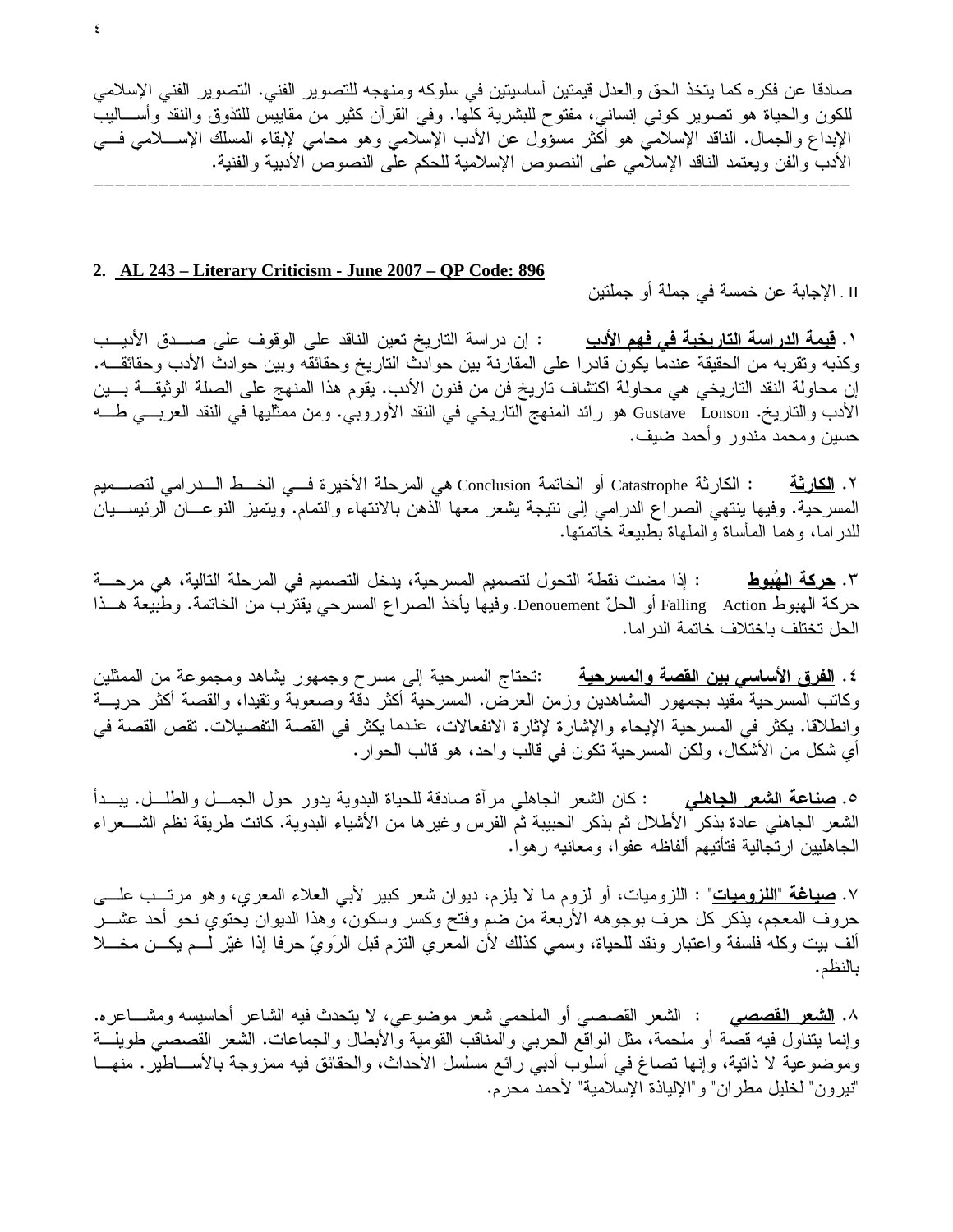III .كنابة مذكرة وجيزة على أربعة

١. <u>" ال**شعر ديوان العرب**"</u> : الشعر الجاهلي حافل بالحديث عن أحوال الجاهليين وعاداتهم وأخلاقهم، ولذلك جاء القول المأثور: الشعر ديوان العرب، والحق أنه سجل خالد للعرب، نتجلَّى فيه بوضوج مظاهر الحيـــاة والبيئـــة فـــي العصر الجاهلي، وبيئته صحراوي. ويعتبر الشعر مصدرًا أساسيا لتصوير حياة العرب السياسة والاجتماعية والدينيـــة والحربية والفنية والاقتصادية والأدبية والعائلية.

٢. <u>الت**صميم المفكـــّك والتصميم المُحْكَم** :</u> التصميم هو العنصر الرئيسي للرواية. هو الحوادث والأعمال، أي موضوع الرواية. تصميم الرواية نوعان: المفكك والمحكم. يتكون التصميم المفكك لرواية من عدة حوادث، قد جمع بعضه إلى بعض دون علاقة منطقية، فالرواية في هذه الحالة لا تعتمد على سير الوقائع، بل تعتمد على شخصية البطـــل، مثـــل مقامات الهمداني والحريري. أما في رواية التصميم المحكم تضع الوقائع بعضها إلى بعض على صورة محددة. يجب أن نكون لدى الروائي فكرة عامة قبل البدء في كتابة رواية التصميم المحكم.

٣. <u>الحوار في الرواية</u> : الحوار هو عنصر من عناصر الرواية، والحوار حديث الأشخاص. هو الجزء الذي يقترب فيه الروائـي أشد الاقتراب من النـاس، ولـه قيمـة عظيمـة فـي عرض الانفعالات والدوافـع والعواطف. يجـــب أن يكـــون الحوار عنصرًا منتظمًا في الرواية يُخدم سير الحوادث، وتصوير الأشخاص وعلاقتهم مع الحوادث، وأن يكون طبيعيا ملائما للرواية ومتصلا اتصالا وثيقا بشخصية المتكلمين وملائما للموقف وسهلا وحيويا وممتعا.

: نقطة النحول Crisis or Turning Point هي المرحلة الرابعة في الخط المسرحي. هي ٤. ن<u>قطة التحول</u> مرحلة تصل إليها المسرحية عاجلا أو أجلا في تدرجها يبدأ فيها الميزان يميل إلى إحدى الناحيتين، والقانون الأكبر في نقطة التحول أنها تكون النتيجة الطبيعية المنطقية لكل ما حدث من قبل. لا بد هذه المرحلة نشوء الحادثة التي ستوجه الحركة إلى خاتمتها من الحركة نفسها، ويجب أن لا نكون حادثة صدفة تقحم إقحاما على التصميم من الخار ج.

0. <u>النقد كأدب</u> : وفي رأي بعض النقاد مثل Mathew Arnold، النقد يجب أن يعتبر أدبا. إن للنقد قيمته الذاتية كتعبيـــر عن الناقد نفسه، عن شخصيته وفكره وطرقه وأغراضه. النقد برغم أنه قد يعتبر مبدئيا كأداة في دراسة الأدب، فإنــــه يجب ألا يعتبر أداة فقط، فإنه في نفسه صورة من الأدب، وعلى هذا الاعتبار يستحسن أن يدرس لقيمته الخاصة. النقد هو التعبير عن الحياة أو بعضها بعبارة جميلة.

٦. أ<u>همد الشايب وأصوله في النقد</u> : الناقد عند أحمد الشايب أديب، والنقد أدب ومرآة صافية واضــــحة لصــــورة الأديب والقارئ والناقد. هذا هو رأي طه حسين أيضا. في كتابه "أصول النقد الأدبي" وضح الشايب وظيفة النقد، فهي إصلاح ما فسد في جميع الحياة البشرية وإرشاد الباحثين إلى أسمى الغايات. قد تأثر الشايب بالنقد الغربي كمـــا تـــأثر معاصروه مثل طه حسين والعقاد وأحمد أمين. وعند الشايب شروط الناقد ثلاثة، هي الـــذكاء والعاطفـــة والذاننيـــة أو الفردية. هذه هي الشروط التـي وصفها نقاد أوربا.

٧. <u>م**نهج محمود تيمور في النقد** هي : كان لمحمود تيمور آراء مهمة في مجال النقد الأدبي. اشتغل تيمـــور فـــي </u> قضية استخدام العامية في لغة الرواية والقصة القصيرة. يرى نيمور أن يكون الحوار في القصة عربيا بسيطا إلا حين تدعو الضرورة. استخدم تيمور اللغة الفصحى مع الميل إلى العامية المناسبة في حوار بعض قصصه المبكرة، ولكنــــه عدل عن ذلك وأصبح من أشد خصوم العامية. ومن كتبه النقدية: "فن القصص".

٨. <u>عبد القادر القط</u> : د. عبد القادر القط (١٩١٦–٢٠٠٣) هو ناقد مصري. اشتهر شاعرا رومانطيقيــا ومترجمـــا وصحفيا. كان له دور كبير في الحياة الثقافية المصرية الحديثة وبلورت في رئاسته أربع مجلات إبداعية مثل "إبداع". كان أحد مؤسسي كلية الآداب في جامعة عين شمس عام ١٩٥٠ وانتخب عميدها عام ١٩٧٣. نال في عام ١٩٨٠ جائزة الفيصل العالمية السعودية لكتابه النقدي المشهور : "الاتجاه الوجداني في الشعر العربي المعاصر ". كان من النقاد القلائل الذين عنوا بمستحدثات الأدب النلفزيوني. عكف القط على ملاحظة ونقد مسلسلات التلفزيـــون مـــن حيـــث الكتابـــة والإخراج أو سائر النواحي الأخرى الخاصة التي تتعلق بها كأدب مرئي. استطاع القـــط أن يجســـر بـــين الحداثـــة والكلاسيكية. ومن كتبه النقدية الأخرى: الأدب العربي المعاصر، قضايا ومواقف، الشعر الإسلامي والأموي.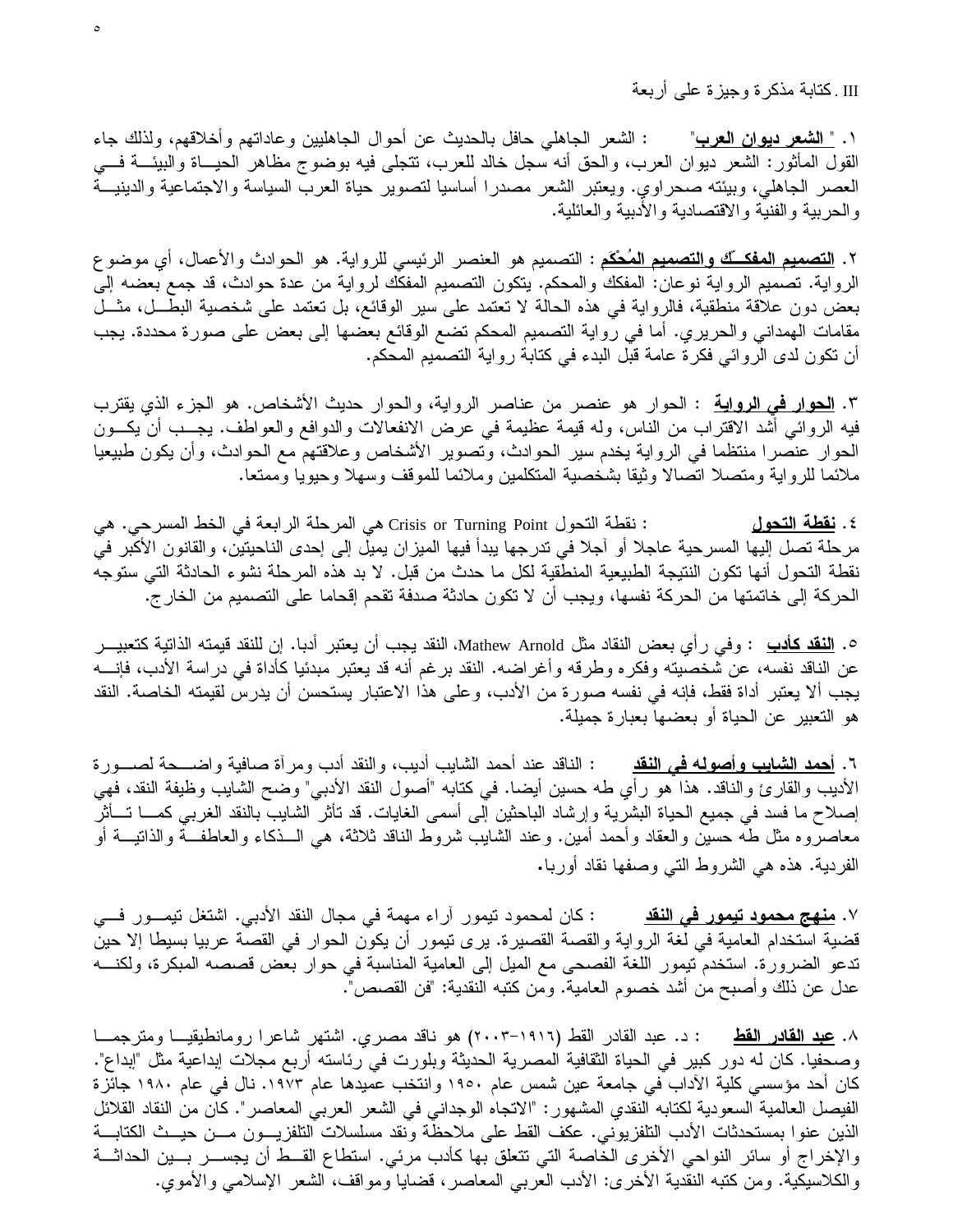IV . كتابة مقالة عن اثنين

: الشعر ثلاثة أقسام رئيسة: الشعر الغنائبي والشعر الملحمي والشعر المسرحي. ۱. <u>أقسام الشعر</u> الشعر الغنائـي أو الوجدانـي هو الذي يتحدث فيه الشاعر عن نفسيته وعن وقع الأحداث عليه وعـــن نزعــــات قلبــــه، وخلاصة أرائه، ومظهر عواطفه، وصفوة تصوراته في الأحداث، وينبع موضوعه من داخل النفس. والشعر الغنـــائـي هو الشعر الوجدانـي لأنـه تـعبير عن الوجدان والإحساس. الشعر الملحمي أو القصصبي شعر موضوعي لا يتناول إحساس الشاعر، وإنما يتناول المواقـــع الحربيـــة والمناقـــب القومية، بأسلوب أدبـي تمتز ج فيه الـحقائق بالأساطير . وعلـي ذلك فموضوع الملحمة المعارك والبطولات. ومن أشــــهر الملحمة "الإلياذية" لمهوِّميروس و"الشاهنامة" للفردوسي و"الفردوس المفقود" لملتون و"مهابهارنا" لوياسان. الشعر المسرحي أو التمثيلي قصة قد يكون موضوعها "شخصية عصامية". وفيها يعرض المؤلف المشــكلات التـــي اعترضت طريق هذه الشخصية، والصراع الذي وقع بينها وبين المشكلات، الحوار فيها يشكل عنصرا هامـــا. ولغـــة المسرحية هي الواسطة بين المؤلف والجمهور. الشعر الملحمي والمسرحي شعر موضوعي وشعر قصصبي يصـــور فيهما عواطف الشخصيات في القصة. أحمد شوقي هو رائد الشعر المسرحي وخليل مطران هو رائد الشعر الملحمـــي في الأدب العربي.

: يَشْمَلْ كُلّْ عَمْلْ أَدْبِي نَقْرِيبًا عَنَّاصُرٍ عَــدة: العَاطَفَــة، والْخَيــال، والْفَكــرة، والأســـلوب، ۲. <u>عناصر الأدب</u> والشخصيات، والحبكة، والموضوع.. ويحاول كل كاتب جيد أن يوازن بين هذه العناصر لكي يتمكن من إيجاد عمـــل فنی موحّد.

ا**لعاطفة**: العاطفة هي عنصر هام في الأدب، هي التي تمنح الأدب الخلود. وتكون الحاجة إليها أشد من أي عنصر آخر . العاطفة هي الانفعال النفسي مع الموضوعات المختلفة. تتنوع العاطفة في النصوص الأدبية حسب موقف الأديب من الموضوع الذي يتناوله. ويستطيع الناقد أن يتبين نوع العاطفة من خلال قراءة النص الأدبـي سواء أكانت عاطفة حب أم كره أم إعجاب أم فخر . اهتم النقاد بالتعبير الأدبي لما فيه من أثر كبير في نقل العاطفة إلى المتلقى. إثارة العواطف هي العنصر الظاهر في الأدب، يجب أن تكون غرضا، لا وسيلة فقط. يهدف الأدب إلى إثارة العواطف حيث هذه الإثارة تجعل القارئ يقرأ القطعة الأدبية. تعتمد عدوى العاطفة على مجموعة من المقاييس هي: صدق العاطفة، وقوة العاطفة، وثبات العاطفة، وسمو العاطفة، ووضوح اللغة التي نتقل العاطفة. مراحل العاطفة هي: مرحلة انفعال الأديب مع موضوع معين، وإفراغ العاطفة في النص الأدبي، وانفعال المتلقي معها.

ا**لخيال :** الخيال له دخل كبير في إثارة العواطف. فهو في الحقيقة لغة التعبير الجميلة وطريقة مؤثرة بديعة لأداء المعنى. الأدب بدون خيال أشبه بالرقص دون أعمال القدمين. الخيال هو مجرد أوهام تصنعه مخيلة الإنسان، أو أن الخيال لا يوجد له دليل ولا يرتكز إلى قاعدة مثل السراب، أو هو ما وراء السراب. الخيال ثلاثة أنواع: الخيال المبتكر : هو الذي يختار عناصره من بين التجارب السابقة، والخيال التأليفي لأنه تؤلف بين مناظر مختلفة، والخيال الموحى الذي يقوم على إدراك جمال الأشياء وأسرارها. والمقياس العام للخيال الأدبي: قوة الشخصيات وملاءمتها، وقوة النشابه، وجمال النصوير، والحدة في الصور البيانية، والقدرة على إبراز المعاني.

المعاني : الأفكار أو المعاني لها قيمة كبرى في الأدب. هي العنصر العقلي في الأدب. ويجب في أداء المعنى أن يكون غزيرة فياضة ودقيقة وواضحة. ولكن مراعاة المعاني والحقائق في الأدب أمر ثانوي. الأفكار هي ما يشتمل عليه النص الأدبي من حقائق. مقاييس الحكم على أفكار العمل الأدبي: طبيعة الأفكار ، وصحتها، ومطابقة الأفكار للواقع.

**الأسلوب:** الأسلوب هو الطريقة التي يستخدم الكاتب بها الكلمات في صياغة الأدب. إنه تتابع الكلمات واحدّة بعد الأخرى وتتابع الفقرات بعضها وراء بعض. الأسلوب فهو طريقة التفكير ومذاهب النعبير أو الصورة الكلامية التبي يتمثَّل فيها تفكير الأديب، وتفسيره. ولكن الأسلوب ليس مقصورًا على الأديب، إذ للعالم أسلوبه. ويختلف الأسلوب بين الأديب والعالم وبين الأديب وأديب أخر ، كما يختلف أسلوب الأديب الواحد بين وقت لأخر باختلاف الموضوع الذي يتناوله. وقبل أن يكتمل الأسلوب في صورته المكتوبة أو المنطوقة يكون في صورة ذهنية تمتلئ بها النفس وتطبع الذوق وأسلوب كل كاتب هو نتيجة لإعداد خاص، أسهمت في تكوين الدراسة وقراءة الأدب الجميل والتأمل فيه والندريب على الكتابة.

ا**لشخصيات:** تمثل الشخصيات نقطة الارتكاز الأساسية في الكثير من الروايات والمسرحيات، وكذلك في السير الغيرية والسير الذاتية، وحتى القصيدة فهي إنما تهتم بالشخصيات، والراوي أو الشاعر هو في الغالب الشخصية الرئيسية في القصة والقصيدة. وعلى الكتاب أن يعرفوا شخصياتهم حق المعرفة وبعمق، وأن تكون لديهم صورة واضحة عن شكل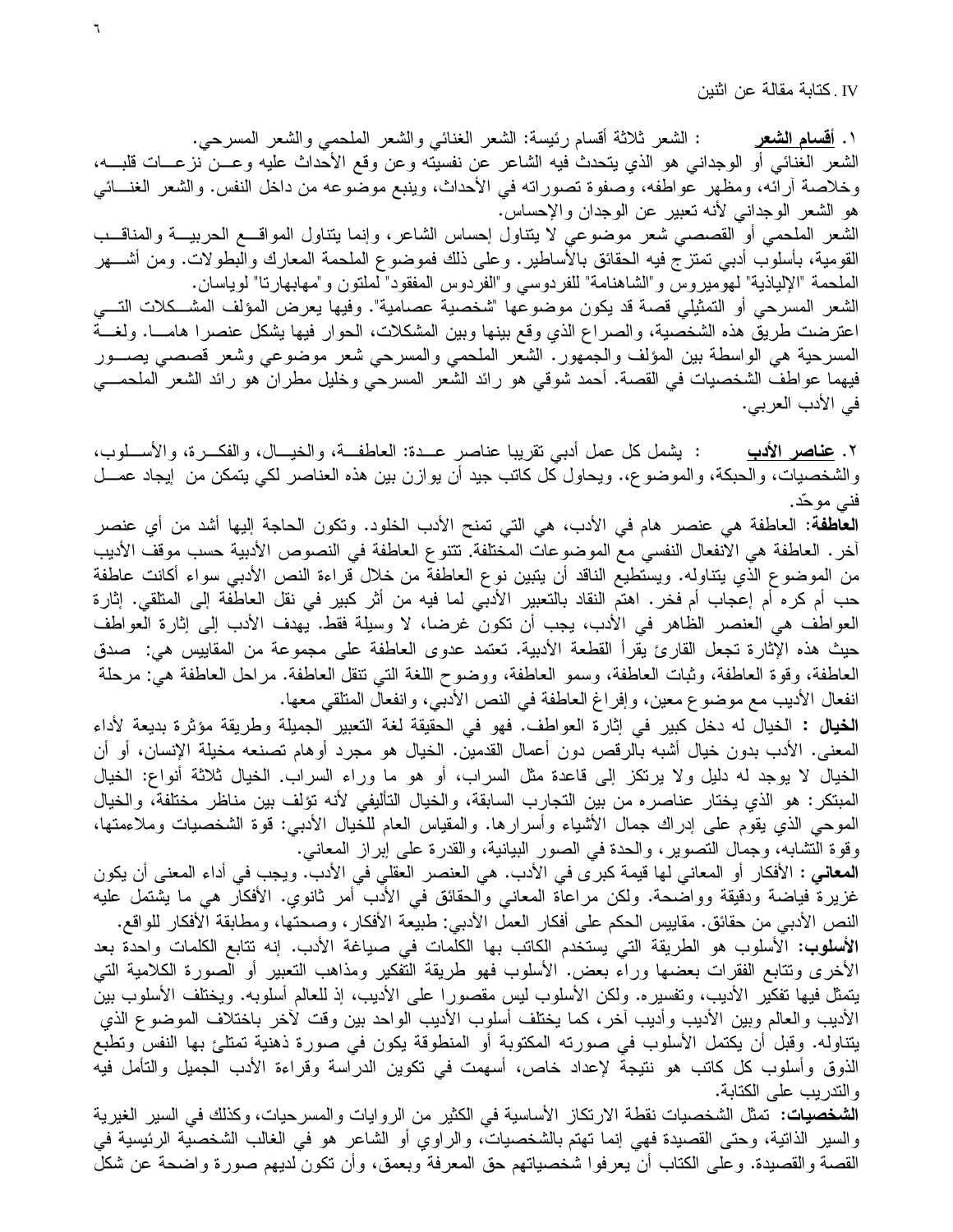كل شخصية من هذه الشخصيات وطريقة حديثها وأفكار ها. فالشخصيات في الأعمال الأدبية، كما هي في واقع الحياة، هي التي تقرر الأحداث. مسر ح الأحداث هو المكان الذي تحدث فيه قصبة تلك الشخصيات. ا**لحبكة**: الحبكة Plot أو ما يسمى عقدة القصة، نزوي ما يحدث لشخصيات القصة، وتبنى حول سلسلة من الأحداث التي تجري خلال فترة معينة من الزمن. إن القصة تبدأ بعرض جوانب القصة، ويتلو ذلك تصاعد الحدث، ثم وصوله إلى الذروة وحل عقدة الحدث أو الننتيجة النهائية. **الموضوع**: هو الفكرة الأساسية أو الرئيسية التي يعبر عنها عمل أدبي ما. وهو يتطور بالتفاعل بين شخصيات القصة و حبكتها.

٣. <u>التمثيلية النثرية</u> : التمثيلية أو المسرحية فن مركب من الفن الأدبي ومن الإخراج المسرحي. وهي تعتمد على مسرح وملابس ومناظر وحوار. والمسرحية ليست عملا أدبيا خالصا. عناصر المســـرحية أو التصــــميم المســـرحي تتضمن ست مراحل: المقدمة، والحادثة الابتدائية Initial action ، نهوض الحركة Rising action، نقطة التحول Turning Point، الهبوط أو الحل Falling action، الكارثة Catastrophe أو الخاتمة. المسرحية تحتاج إلى تدريب طويل على الصنع والمعرفة النامة بالمسرح. ولغة المسرحية هي المظهر المادي لمقومات المسرحية، وبها نتحقق الصلة بـــين المســـرح والجمهور . يحتاج الدراما إلى مسرح وجمهور يشاهد. كان القصر أساس المسرحية بحيث لا نتجاوز مائة صفحة، ولا يزيد على ثلاث ساعات.

المسرحية ثلاثة أنواع: المأساة التقليدية القديمة (التراجيديا)، والمأساة الإبداعية الحديثة (الدار اما)، والملهاة الكوميديـــة. صار البطل في الدراما رجلا من عامة الناس، بعد أن كان عظيما في التراجيديا. خلطت الدراما بين المرح والحزن، بخلاف التراجيديا. لا يحرص الدراما على وحدة الزمن والمكان كما يحرص التراجيـــديا. لا يهـــتم الـــدراما بالدقـــة التاريخية وعدد الممثلين فيها كثيرة. الكوميديا هي محاكاة أراذل الناس في الجانب الهزلــــي. والفـــرق بــــين المأســــاة والملهاة: موضوع المأساة فعل نبيل وموضوع الملهاة فعل هزلي يثير الضحك. المأساة تنتهي بحل فاجع، وفي الملهاة ينتهي الحل بما يبعث على السخرية. موضوع المأساة في الغالب يكون تاريخيا بخلاف الملهاة. وبطل المأســـاة مـــن أعاظم الناس وأشرافهم عندما يكون بطل الملهاة من أراذل الناس.

0. <u>ا**لمقارنـة بين الدرامـا والروايـة**: ي</u>حتاج الدرامـا إلـى مسرح يستعين بـه فـي أدائـها، بخلاف الروايـة. والدرامـا يحتـــاج إلى جمهور يشاهد مجموعة من الممثلين، بخلاف الرواية التي تقرأ في أي مكان وأي زمن. تقص الرواية في أي شكل من الأشكال، في شكل مذكرات أو يوميات أو رسائل، بخلاف المسرحية، فلا بد أن تكون في شكل واحد وهو قالـــب الحوار . كاتب الدراما مقيد بجمهور المشاهدين وطاقة الممثلين وزمن العرض. لمهذا كان القصر أساس الدراما، بحيث لا يتجاوز مائة صفحة، ولا يزيد على ثلاث ساعات. الوحدة العضوية في الدراما مبنية على السرعة والزمن المحدود بخلاف وحدة العضوية للرواية التي مبنية على البطء وتعدد الأشخاص، ويجوز أن يتدخل بالشرح والوصف والتفسير . يكثر في الدراما التلميح والإيحاء، لإثارة الانفعالات بما يكثر في الرواية التفصيلات. فن المسرحية أكثر دقة وصعوبة ونقيدا، وفن الرواية أكثر حرية وانطلاقا.

nnnnnnnnnnnnnnnnnnnnnnnnnnnnnnnnnnnnnnnnnnnnnnnnnnnnnnnnnnnnnnnnnnnnnnn

#### **3. AL 243 – Literary Criticism - May 2006 – QP Code: K4413**

II . الإجابة عن خمسة في جملة أو جملتين

١. <u>ا**لنقد عند الفنيين :** الن</u>قد في اصطلاحية الفنيين هو تقدير القطعة الفنية ومعرفة قيمتها ودرجتها في الفن ســـواء كانت القطعة أدبا أو تصويرا أو حفرا أو موسيقي.

<u>ديبي</u> : الذوق هو الملكة التي يكون بها تقدير النص الفني. وهذا الذوق ليس ملكة بسيطة بل ٢. <u>الذوق في النقد الأ</u> هي مركبة من أشياء كثيرة. النقد الأدبـي يعتمد علـي الذوق.

<u>للشعر : التعري</u>ف القديم للشعر هو أنه "الكلام الموزون المقفى يدل على معنى". هـــذا هـــو ٣. <u>التعريف القدي</u>م ا التعريف الشعري قدمه قدامة بن جعفر في "نقد الشعر".

<u>دب</u> : العاطفة هي أظهر ميزة في الأدب. وهي التي تمنح الأدب الصــــفة التــــي نســــميها ( ٤. <u>أظهر ميزة في الأدب</u> بالخلود. يحتاج الأدب إلى العاطفة لأن الأدب يهدف إلى إثارة العواطف.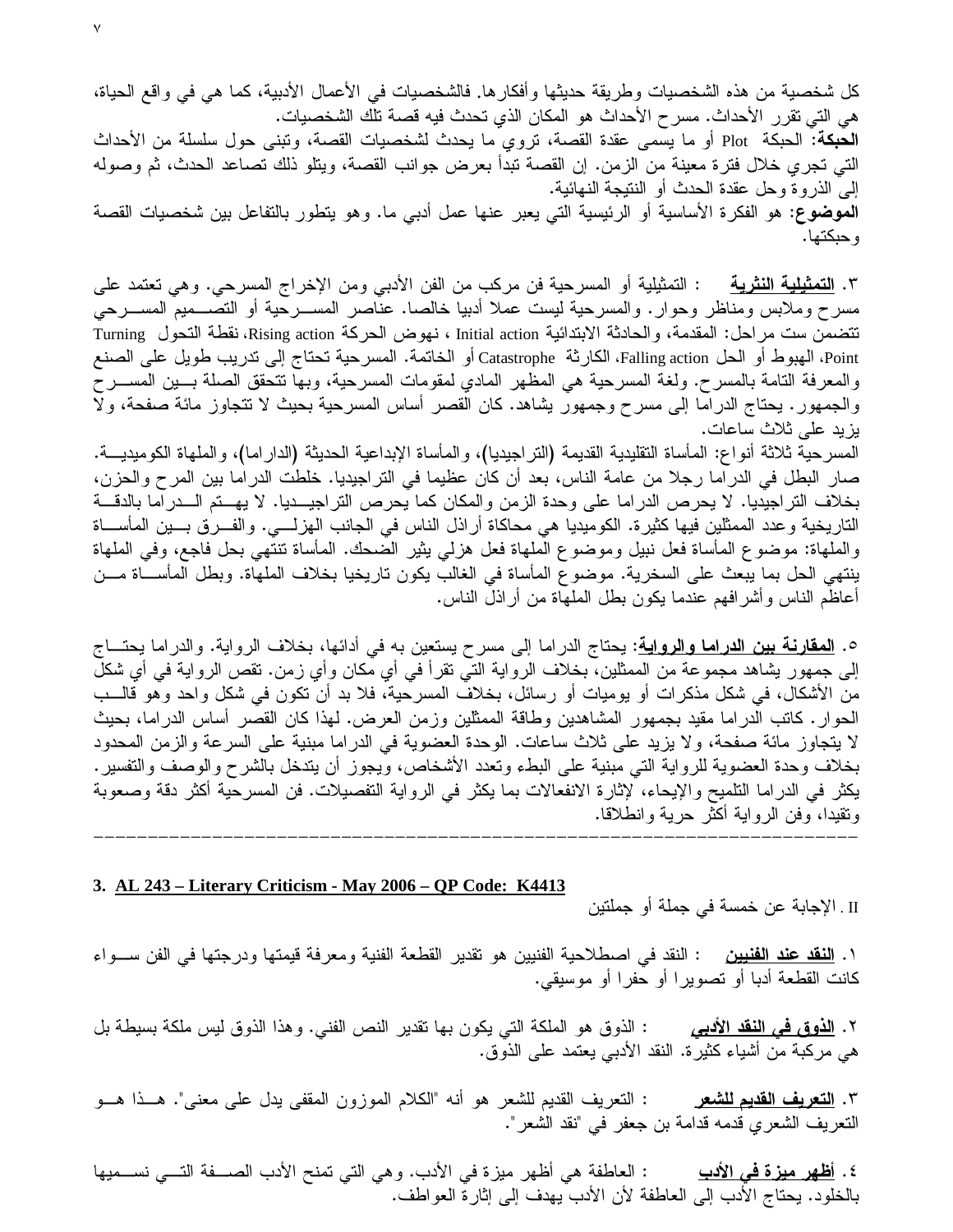: تقدر العاطفة بمقاييس. منها صدق العاطفة أو صحتها، قوة العاطفــة أو روعتهـــا، ثبـــات 0. <u>تقدير العاطفة</u> العاطفة أو استمرارها، تتوع العاطفة أو شمولها، سمو العاطفة أو درجتها.

: موسيقي الشعر أكثر وضوحا من موسيقي النثر . أسلوب النثر أكثر ميلا إلى جانب ٦. الفرق بين النثر والشعر الفكر ة، لما كان أسلوب الشعر أكثر ميلا إلى التأثير . الخيال في النثر أقل منه في الشعر . يتحرك الناثر غالبا بعيدا عن نظام الوزن والقافية. مقياس الجودة في النثر هو توضيح ما فيه من فكرة، أما مقياس الجودة فسي الشـــعر هـــو قـــوة العاطفة والعبارات. ٧. <mark>أنواع التصميم في الرواية</mark> : التصميم في الرواية نوعان: التصميم المفكك والتصميم المحكم.

: الحيال هو خير وسيلة لتصوير العاطفة في الأدب. وهو عمدة الناقد في فهم شخصية المنقود ۸. الخيال و أنو اعه وبيئته. الخيال ثلاثة أنواع: الخيال المبتكر، والخيال التأليفي، والخيال الموحى.

III .كتابة مذكرة وجيزة علمي أربعة

١. <mark>أهمية الأخلاق في الأدب</mark> : أهمية الأخلاق في الأدب هي مسألة المناقشة عند النقاد. كان أصحاب "الفن للفـــن" مثل T.S. Eliot يعتقدون بأن الفن غاية بنفسه أو في ذاته لا وسيلة للتعبير عن الذات. ولكن أصحاب "الفـــن لخـــدمات المجتمع" بوجهون الأدب إلى الأخلاق وخير المجتمع. وهم ينادون أن يكون الأدب حسب القيم الاجتماعية والأخلاقية. الأدب عندهم وسيلة لخير المعتمع أو صالح القيم مثل الحق والعدالة. ينزل الأدب، عندهم، إلى أسواق الحياة لعـــلاج المشكلات الاجتماعية. كان محمد مندور من ممثليها في النقد العربي.

٥. "<mark>طبقات الشعراء</mark>" : طبقات فحول الشعراء هو كتاب نقدي لابن سلام الجمحى (٨٤٦م). يمثل الكتـــاب تنظيمـــا علميا لأراء سابقي مؤلفه ومعاصريه في النقد العربي. وبالكتاب خطا ابن سلام خطوة جديدة في النقد العربي. كان ابن سلام أول من قام بمحاولة جادة في النقد العربي. الكتاب هو أول كتاب مستقل في النقد الأدبي العربي. قسم ابن سلام الشعراء الجاهليين والإسلاميين إلى عشر طبقات حسب نفوقهم في الشعر مع ذكر رأيه فيهم. بحث ابن ســـلام قضــــية انتحال الشعر بحثًا علميا تحليليا، أولا في تاريخ النقد العربي.

٦. "<u>في الأدب الجاهلي</u>" : هو كتاب نقدي لطه حسين. في عام ١٩٢٦ نشر طه حسين كتابه "في الشعر الجاهلي" وفيه أخضع طه حسين الشعر الجاهلي لمناهج البحث الحديثة مثل منهج "ديكارت" بالحرية المطلقة وادعى طـــه حســـين أن الكثرة من الشعر الجاهلي منحولة، ليست من الجاهلية في شيء وهي إسلامية، وحاول طه حســـين أن ينكـــر بعـــض الحقائق التاريخية في الإسلام. فثارت ضجة عظيمة حول الكتاب في مصر . فاضطر طه حسين أن يعيد طبع الكتـــاب بعد حذف بعض أجزاءه باسم جديد: "فـي الأدب الـجاهلـي". يشير الكتاب إلـي تأثير طـه حسين بالنقد الغربـــي ومـــدارس مثل اللانسونية والمنهج التاريخي في النقد الأدبي.

٧. "<mark>البيان والتبيين</mark>" : هو كتاب للجاحظ. وبفضل الكتاب يعد الجاحظ مؤسس البلاغة العربية التـــي يقـــوم النقـــد العربي على كثير من أصولها. "البيان والتبيين" هو أوفى كتاب بحث فيه الجاحظ قضايا البلاغة والنقد. أعطي الجاحظ اهتماما فائقا لبعض من القضايا النقدية مثل السرقة الشعرية. يرى الجاحظ أن جودة الشعر قد يتغير بتغيـــر العصــــر، والعرب في الجملة أجود شعرًا من المولدين. ولكنه يؤمن بأن جودة الشعر لا ترتبط بجيل دون جيل. عالج الجاحظ في البيان والتبيين موضوع الخطابة وأنواع الدلالات. وضع الكتاب في أواخر أيامه لتتشئة الكتاب على الأساليب القويمة. يعد الكتاب أولى المحاولات للتصنيف في علوم البلاغة.

٨. ا<mark>لمـڤـالـة</mark> : يطلق المقال في العصر الـحديث على الموضوع المكتوب الذي يتناول فيه الكاتب توضيح فكر ة عامة أو رأى خاص أو شرح مسألة علمية أو سياسية أو اقتصادية أو اجتماعية يؤيدها بالبراهين والأمثلة. وعناصر المقالة ثلاثة: المادة والخطة والنعبير. المادة هي المسائل الفكرية التي نتناول في المقالة. خطة المقالة هي أسلوبها المعنـــوي لنقديم الموضوع وأركانها ثلاثة: المقدمة والعرض والخاتمة. أما التعبير هو العبارة اللفظية للمقالة. تنقسم المقالات إلى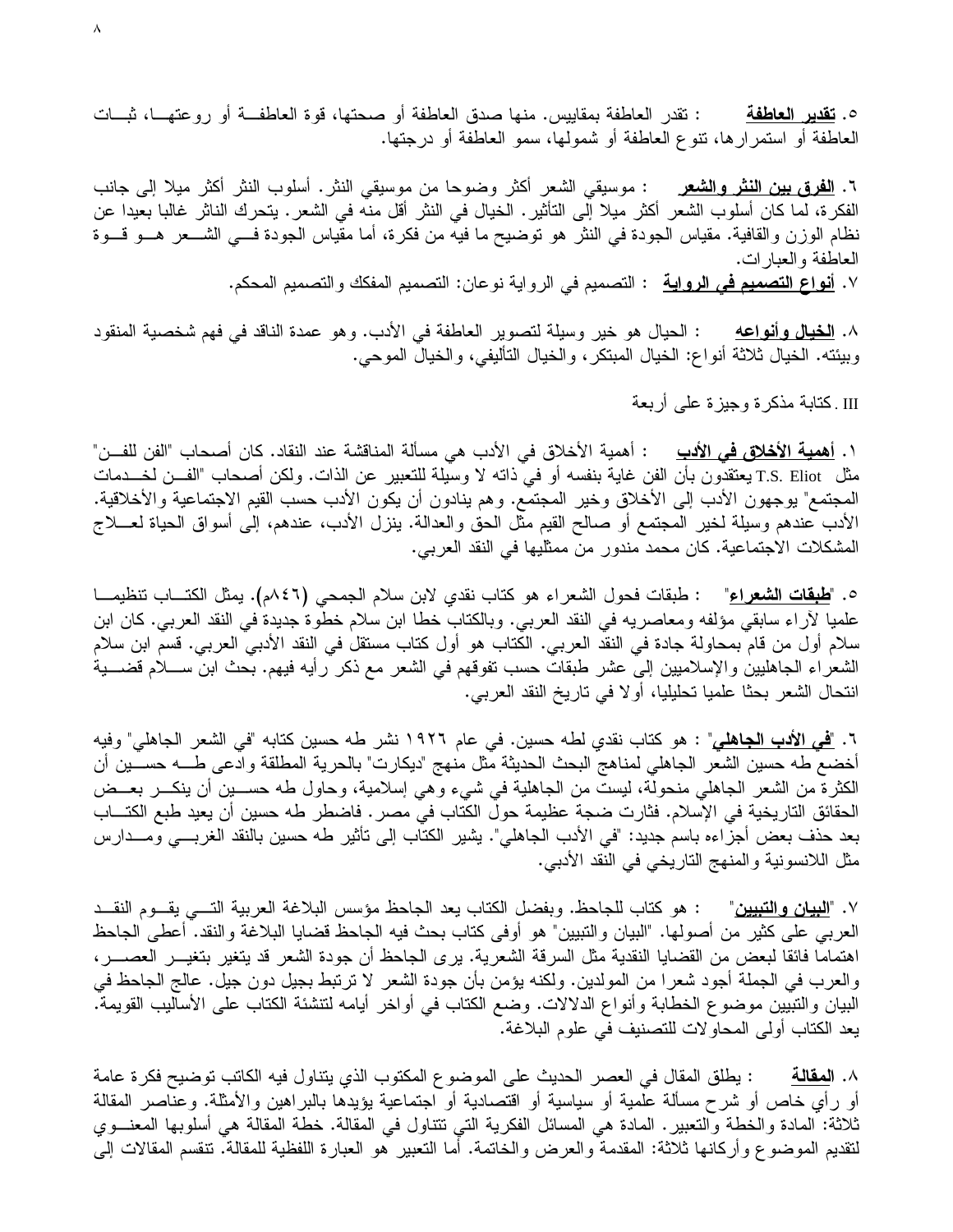أنواع كثيرة. منها المقالة السياسية والمقالة الأدبية والمقالة الاجتماعية والمقالة العلمية. المقالة الحديثة تمتـــاز بوحـــدة الموضوع، وتجنب المقدمات، والاعتناء بالفكرة وترتيبها وترابطها.

IV . كتابة مقالة عن اثنين

٢. <u>التقسيمات الطبيعية لتصميم الدراما</u> : الدراما أو المسرحية تخطط لغرض العـــرض بواســـطة الممثلـــين الـــذين يشخصون أشخاص قصتها، على المسرح والذين تتوزع بينهم الحكاية والمحاورة يعنـــي أن الـــدراما تقلـــد بالحركـــة والكلام. يعتمد الدرامي على تصميم Design تبدأ بصراع الدراما أي اصطدام الأفراد والأشياء الأخرى وينتهي بانتهاء الصراع. ويعتمد هذا الصراع على خط درامي Dramatic Line . وفي هذا الخط الدرامي ســت مراحــل: المقدمـــة أو العرض Introduction، الحادثة الابتدائية Initial Incident ، نهوض الحركة إلى نقطة تحولها Rising Action، نقطة التحول Turning Point ، الفيوط أو الحل Falling action ، الخاتمة أو الكارثة Catastrophe or Conclusion . ١) المقدمة هي مرحلة تتضمن كل المعلومات الضرورية للفهم للصحيح للدراما. ٢) الحادثة الابتدائية هي التي ينشـــأ عنها الصراع الحقيقي في الدراما. جوز أن تكون الحادثة الابتدائية بارزة كما عند شكسبير أو حالـــة ذهنيـــة لأحـــد الأشخاص. ٣) حركة النهوض هي مرحلة النمو أو النعقد وتشمل الجزء من الدراما الذي فيه يستمر الصراع ويـــزداد في الخطور ة بينما تظل نتيجة مبهمة. ٤) نقطة التحول ٥) حركة الهبوط ٦) الكارثة أو الخاتمة. nnnnnnnnnnnnnnnnnnnnnnnnnnnnnnnnnnnnnnnnnnnnnnnnnnnnnnnnnnnnnnnnnnnnnnn

**University of Kerala, M A Arabic Degree Examinations – ( I.D.E.) , Literary Criticism** 

**4. AL 1215 – Paper XV: Literary Criticism (IDE) - June 2008 – QP Code: 3338**  II . الإجابة عن خمسة في جملة أو جملتين

١. <u>الأسلوب العلمي والأسلوب الفنـي :</u> الأسلوب العلمي أهدأ الأساليب، وأكثر ها احتياجا إلـى المنطق السليم، والفكر المستقيم، وأبعدها عن الخيال الشعري، لأنه يخاطب العقل، ويناجي الفكر، ويشرح الحقائق العلميـــة. الـجمـــال أبـــرز صفات الأسلوب الفني، وأظهر مميزاته. ومنشأ الجمال في الأسلوب الفني هو الخيال الرائع والتصوير الرائع.

٦. <u>ا**لتصميم في الرواية والمسرحية** من الت</u>صميم في الرواية عنصر هام، هو الحـــوادث والأعمـــال أي موضــــوع الرواية. وتصميم الرواية نوعان: التصميم المفكك والتصميم المحكم. تعتمد المسرحية على تصميم تبدأ بصراع الدراما ونتتهي بانتهاء الصراع. يعتمد هذا التصميم على خط درامي. وفي هذا الخط ست مراحل.

<u>لمسرحية</u> : العرض هي المرحلة الأولى من تصميم المسرحية التي تتضمن كـــل المعلومــــات ٧. <u>العرض في ا</u> الضرورية للفهم الصحيح للدراما. فالعرض يجب أن يكون واضحا وأن يكون مختصرا إلى أقصىي حد تسمح به طبيعة المادة.

III .كتابة مذكرة وجيزة على أربعة

١. <u>المحاورة والعامية في المسرحيات</u> : الحوار هو المظهر المادي لمقومات المسرحية، وبه يتحقــق الصــــلة بـــين المسرح والجمهور . يزيد الحوار في حيوية الدراما وله قيمة عظيمة في عرض الانفعالات والدوافع والعواطف. يجب أن يكون الحوار متصلا اتصالا وثيقا بشخصية المتكلمين وملائما للموقف الذي يعرض فيه، وأخيرا أن يكون ســـهلا وحيويا وممتعا. اختلف النقاد في لغة الحوار في المسرحية، أن يكون الحوار بالفصحى أم بالعامية. اشتد هذه المســألة بضعف الشديد في الفصحى عند الجمهور واختلاف العامية باختلاف الأقاليم. والحق أنه لا صــــراع بــــين الفصــــحى والعامية. ولكل كاتب أن يختار الجمهور الذي يريد أن يكتب له. وفي الأمم جميعا يعيش الأدب الفصــــيح مــــع الأدب الشعبي عيشة السلام.

٣. <u>المسرحية والعرب</u> : اختلف الباحثون حول المسألة: هل عرف التراث العربي المسرح التمثيلي ؟ يري فريق منهم أن العرب عرفوا ألوانا مسرحية عديدة. يقال إن رجلا صوفيا في زمن الخليفة المهدي مثل مـــع أتباعـــه شخصـــيات الخلفاء والولاة. قد برز محمد بن دانيال (٧١١هــ) في مسرح خيال الظل وقدم الكثير من المسرحيات الظلية، وكانت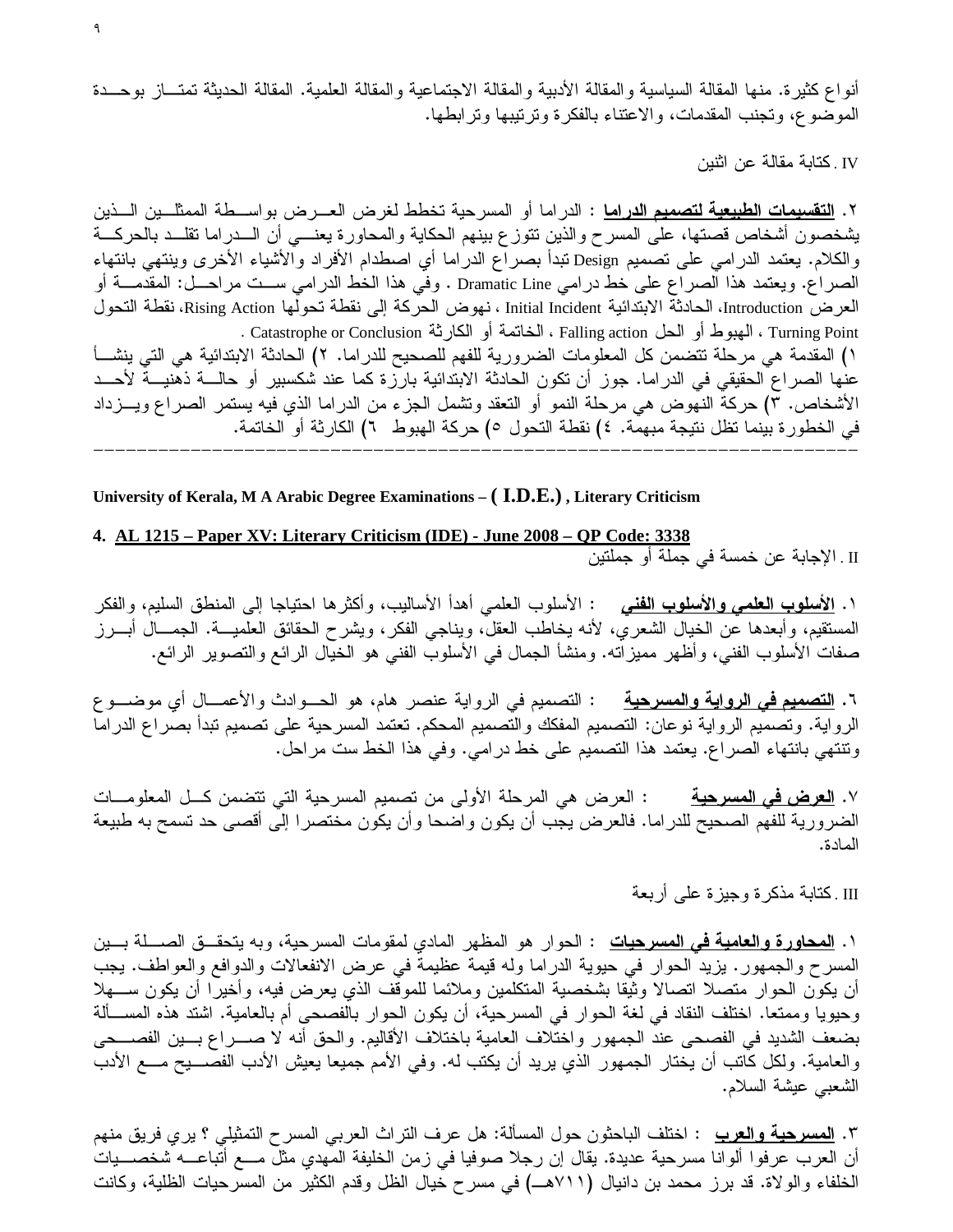هذه المسرحيات نعرف بالبابة. ولكن المسرح كفن أدبي مستقل له أدواته وقوانين لم يظهر في الأدب العربي الحـــديث إلا في العصر الحديث. يعتبر مارون النقاش أول من أدخل المسرحية في الأدب العربي. عرض مـــارون المســـرحية المترجمة "البخيل" في بيروت عام ١٨٤٨. قد ازدهرت المسرحيات أو لا في لبنان ثم في مصر . كان نابليون أول مـــن شجع على إقامة التمثيليات في مصر . ثم مهد محمد على وإسماعيل الخديوي السبيل للنهضة التمثيلية. كـــان يعقـــوب صنوع رائد التمثيلية الوطنية في مصر . ألف أحمد شوقي المسرحية الشعرية أولا في الأدب العربي. ومن كبار كتاب المسرحية: توفيق الحكيم وأبو الخليل القبانبي وجورج أبيض وعزيز أباظة ومحمد عثمان جلال ومحمود نيمور .

٤. <mark>التشخيص في الرواية</mark> : التشخيص عنصر أساسي من عناصر الرواية. التشخيص على العموم أكبر قيمة في الروايات من التصميم. يصور الروائـي أشخاصـه من الخارج ويحلل عواطفهم وأفكارهم وكثيرا ما يصدر أحكامه عليهم في الطريقة التحليلية أو المباشرة. أما في الطريقة التمثيلية أو غير المباشرة يسمح الروائي للأشخاص أن يكشفوا عن أنفسهم بواسطة الكلام والحركة. وأكثر الروائيين السيكولوجيين يستخدمون طريقة التحليل المباشر للتشخيص.

: كان بعض النقاد مثل أبو الـهلال العسكري يذهبون إلـى أن العبر ة فـي الشعر بـالألفاظ. ٧. أهمية اللفظ في الشعر قال العسكري: "ليس الشأن في إعداد المعانـي، وإنمـا هو فـي جودة اللفظ وصفاته وحسنه وبـهائه ونقائه وكثر طلاوته مـع صحة السبك والتركيب والخلو من أود النظم والتأليف. قال ابن خلدون: إن صناعة الكلام نظما ونثرا إنما هـــي فـــي الألفاظ لا في المعاني، وإنما المعاني تبع لمها. ولكن بعض النقاد الأخرين مثل عبد القاهر الجرجـــانـي وابــــن رشــــيق يهتمون بالمعنى.

٨. <mark>نـعريف الشـعر عند النـقـاد</mark> : عرف قدامـة بن جعفر الشـعر بـأنـه هو الكلام المـوزون المـقفـي. أمـا الأمدي فقال وليس الشعر عند أهل العلم به إلا حسن النأتـي وقرب المأخذ واختيار الكلام ووضـع الألفاظ فـي مواضـعـها. يقول ابن خلـــدون بأن الشعر هو الكلام المبني على الاستعارة والأوصاف، المتصل بأجزاء متفقة في الوزن والروي. الشعر عند رسْكِن هو إبراز العواطف النبيلة بطريق الخيال. الشعر لورْدسْوَرتْ هو فيضان من شعور قوي نبع من العواطف تجمعت في هدوء. عرف مانيو أرنولد الشعر بأنه هو الحق ينقله الشعور حيا إلىي القلب.

IV . كتابة مقالة عن اثنين

١. <mark>تطور النقد الأدبي العربي القديم</mark> : بدأ حركة النقد الأدبي في العصر الجاهلي في أسواق العرب، وفي المجالس الأدبية العامة، وفي ارتحال الشعراء إلى ملوك الحيرة والغساسنة. إن ملكة النقد عند الجاهليــين كانت مبنيـــة علـــي الذوق الفطري، لا الفكر التحليلي. فهو نقد ذوقي غير مسبب، نقد يقف عند الجزئيات. اهتم النقد في الجاهلية بالصورة الشعرية من حيث قدرة الشاعر أو عدم قدرته على أدائها. اختار العرب القصائد المشهورة التي سموها المعلقات. كان للعرب فـي الجاهلية أسواق يجتمعون فيها ويتناشدون الأشعار ويتنافسون فـي ترقيق الألفاظ وتدقـــيق المعانـي وبعضـهم برزوا في تفضيل شاعر على الأخر وفي تغييبهم كذلك. وكان النابغة الذبياني أبرز من هؤلاء النقاد. يتســم التفكيـــر النقدي عند عرب الجاهلية بالبساطة. ولكن لا نجد حركة نقدية ترتفع إلى مستوى الشعر الجاهلي. والواقـــع أن نقـــاد العرب في العصر الجاهلي لم يتجاوزوه من الناحية البدائية الفطرية إلى الناحية العلمية التحليلية. ولكن النقد الذي شهد العصر الجاهلي نشأته قد استمر في عصر الرسول، وأن العرب لم يكفوا عن النظر فـــي الشـــعر والمفاضــــلة بـــين الشعراء. والنقد في عهد الخلفاء الراشدين قد انسع افقه، ونتوعت رجاله، وجنح إلى شيء من الدقة ، وحاول أن يحدد بعض خصائص الصياغة والمعاني. وإن عهد النقد الصحيح يبتدئ من ذلك الوقت، وأن كل ما سبق لم يكن غير نواة له أو محاولات فيه. إن الخليفة عمر كان أكثرهم أثارا وتأثيرا في النقد الأدبي ، حتى ليعد بحق الناقد الأول في هــذه الفترة. ازدهر النقد العربي في العصر الأموي وذلك في مناطق مختلفة مثل الحجاز والعراق والشـــام. ولعـــل أكبـــر شخصية ناقدة ظهرت بالحجاز في العصر الأموي وأثر عنها الكثير من النقد هي شخصية ابن أبي عتيق. إن الســـيدة سكينة بنت الحسين بن على نحتل بعد ابن أبي عتيق المرتبة الثانية من حيث الاهتمام بالشعر والنقد. الاتجاه الغالـــب على حركة النقد في العراق يتمثّل في التفضيل أو المفاضلة بين الشعراء بوجه عام، وبين الفحول الثلاثة : الفـــرزدق وجرير والأخطل بوجه خاص. أكثر النقد الذي عرفته بيئة الشام قد صدر عن الخلفاء والشعراء. أما عبد الملــك بـــن 

: خطا ابن قتيبة في كتاب "الشعر والشعراء" خطوة مهمة فحـــاول أن يضــــع ٣. "الشعر والشعراء" لابن فتيبة قواعد لنقد الشعر . وهو ينظر بعين العدل والإنصاف إلى شعر القدماء والمحدثين، فلا يختار القديم لقدمه، ولا يرفض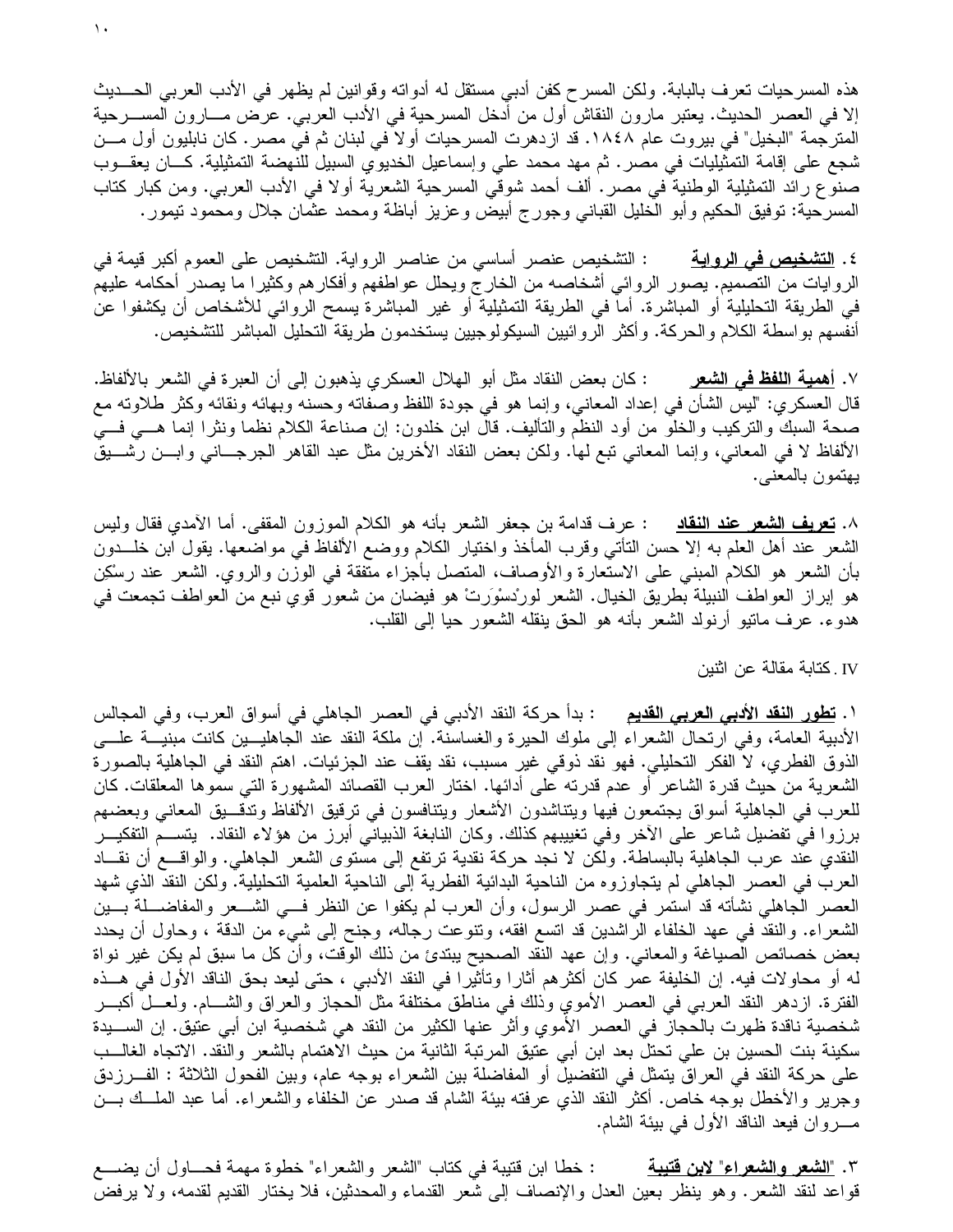الحديث لحداثته،وإنما يختار الشعر الجيد. قسم ابن قتيبة الشعر إلى أربعة أضرب: ضرب حسن لفظه ومعناه، وضرب حسن لفظه وقصر معناه ، وضرب حسن معناه وقصرت ألفاظه ، وضرب نأخر معناه وتأخر لفظه. وقسم ابن قتيبـــة الشعراء إلى المتكلفين والمطبوعين. وفي كتاب الشعر والشعراء يقول ابن قتيبة عن الشـــعراء وأزمـــانهم وأقـــدارهم وأحوالهم في أشعارهم وقبائلهم وأقسام الشعر وطبقاته. يمكن هذا الكتاب أن يعتبر مرجعا من مراجع النقــد العربـــي. ومقياس ابن قتيبة في النقد الأدبي أصبح مقياس النقد العربي حتى الآن.

٤. <u>الشعر عند النقاد الأدبيين المعاصرين</u>: وضع النقاد المحدثون ثلاثة أسس جمالية يقومون بها الشعر، وتتحدد بهـــا درجة جودة الشعر الحديث، وبقدر نوافر هذه المعايير الفنية في الشعر نكون جودنه. ويبعدون عن الشعر الجيـــد كـــل قصيدة فقدت عنصرا من هذه العناصر الجمالية: وهذه المقومات الفنية: التجربة الشعرية، والوحدة العضوية والصورة التعبيرية. التجربة الشعرية قد تكون تعبيرًا عن حال من حالات النفسية للشاعر. يقصد بالوحــدة العضــوية "وحــدة الموضوع" ووحدة المشاعر التبي يثيرها الموضوع وما يستلزم ذلك من نرتيب الصور والأفكار ترتيبا تتقدم به القصيدة شيئا فشيئا حتى تنتهي إلى الخاتمة. النقد الحديث يهتم بالوحدة العضوية بدرجة أكبر من النقد القديم. تتكون الصــــورة التعبيرية أو الصياغة الشعرية من عنصرين هامين هما: الألفاظ والعبارات ثم الصور والأخيلة، فالصـــورة الخياليـــة القوية تدل علمي براعة الشاعر وسعة تصويره.

## 5. AL 1215 – Paper XV: Literary Criticism (IDE) - August 2007 – QP Code: 3242

II . الإجابة عن خمسة في جملة أو جملتين

٢. <u>الفرق بين العلم والأدب</u> : العلم لغة العقل والأدب لغة العاطفة. ولكن لا بد في هذه الحيــاة أن يلطــف العلــم بالأدب، والأدب بالعلم. الأدب الأسطوري هو أبعد ألوان الأدب عن حقائق العلم. وليس العمل الأدبـي إعطـاء الـحقـــائق العلمية و لا القضايا النار يخية.

٦. <u>العناصر الرئيسية للرواية</u> : العناصر الرئيسية للرواية: النصميم أي الحوادث والأعمال، والأشخاص، والحوار، والزمن والمكان، والأسلوب، وغرض الروائي الفلسفي.

III .كتابة مذكرة وجيزة على أربعة

٥. <u>قدامة بن جعفر</u> : إن قدامة بن جعفر (٣٣٧هـــ) أول ناقد عربـي قد أخذ الأدب بالنحكم النظري الفلسفـي وهـــو الذي ابتكر بعض الفنون البلاغية بعد ابن المعتز . يمثل قدامة عقلية نقدية متميزة. اقترب قدامة بالنقد من أن يكون علما موضوعيا. وكتبه النقدية مثل "نقد الشعر" و"نقد النثر" محاولة في انجاه نقدي جديد، انجاه فلسفي علمي. المنهج العلمي الذي كتب به قدامة لا يتسم بمنطقيته فقط، وإنما بشكليته أيضا. حاول قدامة أن يميز علم نقد الشعر عن غيـــره مـــن العلوم. كانت الثقافة اليونانية من أبرز المؤثرات في قدامة. ويقف قدامة في النقد موقف العالِم.

IV . كتابة مقالة عن اثنين

ل . <mark>تطور النقد في الأدب العربي الحديث</mark> : لما جاء عصر النهضة الأدبية استيقظ النقد الأدبي فأصبح لــــلأدب نقدان: نقد مؤسس على أصول النقد العربي، ونقد مؤسس على أصول النقد الغربي. كان حسين المرصفي من أوائـــل النقاد في العصر الحديث. "الوسيلة الأدبية كتاب نقدي للمرصفي. نقد محمد المويلحي في مجلة "مصباح الشرق" أحمد شوقي نقدا لغويا بيانيا. هذا النقد وتعصب المرصفي للبارودي في "الوسيلة" من أثر النقد في دعم الاتجاه البياني فسي الشعر . فظهر جيل جديد متأثر بالنقد الغربي. دعا خليل مطران إلى الرومانطيقية والتجديدية في الشعر العربـــي. ثـــم جاءت مدرسة "الديوان" وهاجمت المدرسة الكلاسيكية المحدثة في الأدب العربي. نقد العقـــاد والمـــازنـي فـــي كتـــاب "الديوان" شوقي والمنفلوطي. وكان من أثر هذا الصراع أن وجدت مقاييس جديدة للنقد في بنائه ومضمونه، ومن بينها: وحدة القصيدة والتجربة الشعرية. وفي سنة ١٩١٤، ظهر النقد النفسي في كتاب "ذكرى أبي العلاء" لطه حسين. ظهرت الأجناس الجديدة في الأدب العربي مثل الرواية والمسرحية والشعر القصصبي والمسرحي. دعا بعض النقاد إلى الأدب القومي واللغة العامية مثل سلامة موسى وهيكل. وظهرت حركة أبولو في ١٩٣٢ ودعت إلى الأدب النفسي والشـــعر التأملي والأدب الإنسانـي. ومن أعلامـها أبو شادي والشابـي وإبراهيم ناجـي. ولأدب المـهجر فـي أمريكا حظ كبيـــر فـــي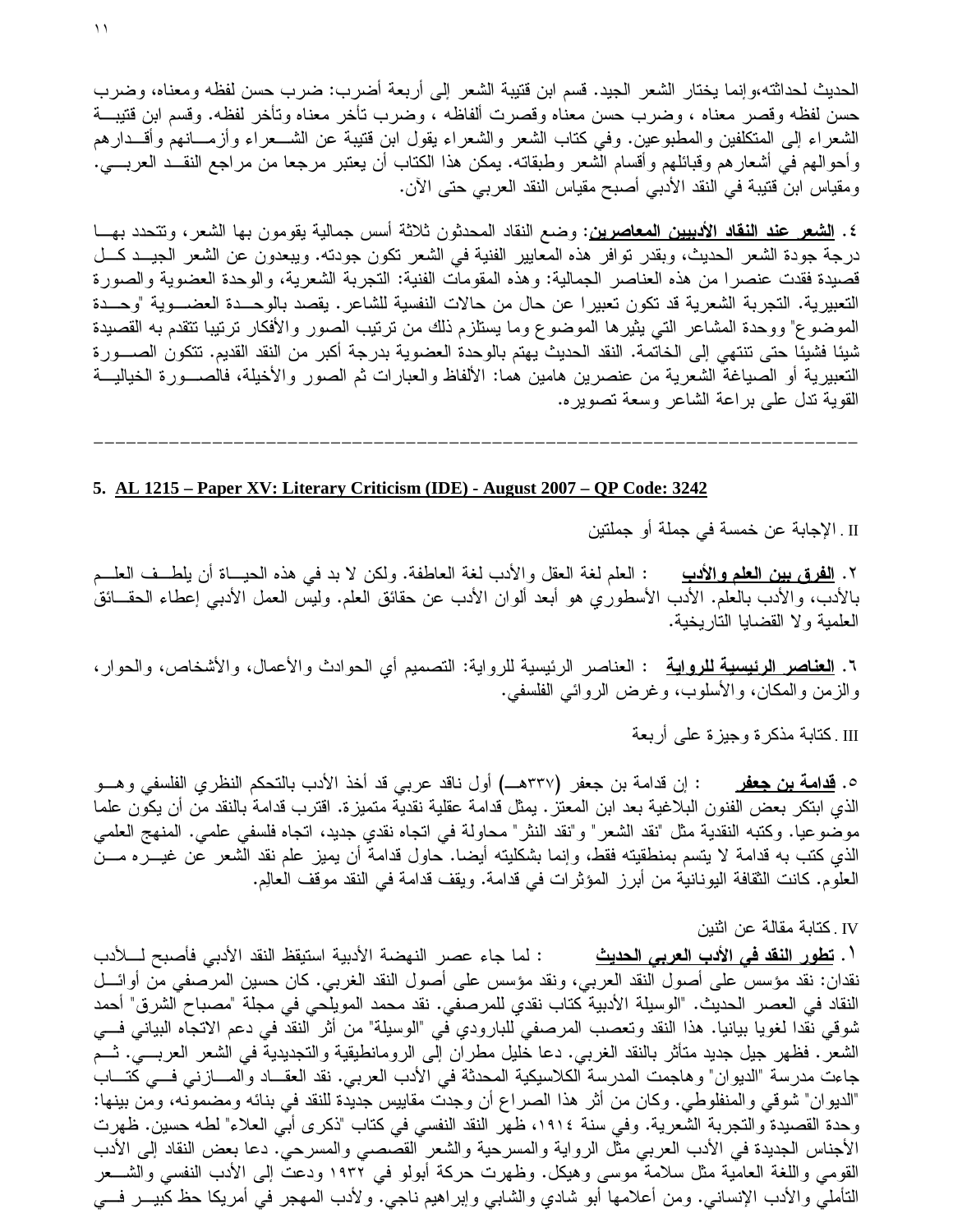تطور النقد العربي الحديث. وفي ١٩٢٦، نشر طه حسين كتابه: "في الشعر الجاهلي" يصرح بظهور المنهج التـــاريخي في النقد العربي. نمي النقد النفسي عند العقاد في در اساته النفسية لابن رومي وأبي نواس. ظهرت الواقعية والوجودية في النقد العربي ودعا النقاد إلى النزام الأدب وإلى شعار "الفن لخدمة الاجتماع". ومن أعلامها محمد مندور ويوســف إدريس. نأثر كثير من النقاد بالشيوعية والاشتراكية وطبقوا معايير هذه المدارس في النقد العربي، ومنهم غالـي شكري وحسين مروّة وجورج طرابيشي. دعا مجلّة "الأدب" البيروتية لسهيل إدريس إلى "الأدب الهادف" والالتزام في الأدب. ظهر النقد البنيوي في شمال أفريقيا وبحث الجامعيون في نونس في الدراسات البنيوية، مثل صلاح فضل وكمال أبـــو ديب. ظهرت الحداثة في النقد العربي في كتابات أدونيس وإدورد الخراط.

٢. <u>ا**لنقد الأدب***ي* **وقيمته</u> :** النقد الأدبي هو تقدير النص الأدبي تقدير ا صحيحا وبيان قيمته ودرجته الأدبية. يبدأ النقــد</u> وظيفته بعد الفراغ من إنشاء الأدب، ثم يتقدم النقد لفهم الأدب وتفسيره وتحليله والحكم عليه. إذا كان موضـــوع الأدب هو الطبيعة والإنسان، فإن موضوع النقد هو الأدب نفسه. الغرض من دراسة النقد الأدبـي معرفة القواعد التـي تستطيع بها أن يحكم على القطعة الأدبية. والنقد متصل اتصالا كبيرًا بجملة العلوم والفنون. النقد عند أحمد أمين أقــــرب إلــــي العلم منه إلى الفن. ولاكن النقد عند أحمد شايب وعبد المنعم الخفاجي فن فقط. اختلف النقاد في مهمتان للنقد. وهمـــا مهمة التفسير ومهمة الحكم. يحمل wordsworth على النقد ويعده عبثًا ولكن النقد عند Coleridge هو كشف مدي انسجام العمل الأدبـي مـع ذات النـاقد. ويرى Sainte-Beuve أن وظيفة النقد هـي النفاذ إلـي ذات المؤلف. النقد عند T.S.Eliot ليس وسيلة، إنما هو غاية بنفسه. أنكر النقاد مثل محمد مندور موضوعية النقد الأدبي تماما.

nnnnnnnnnnnnnnnnnnnnnnnnnnnnnnnnnnnnnnnnnnnnnnnnnnnnnnnnnnnnnnnnnnnnnnn

## **6. AL 1215 – Paper XV: Literary Criticism (IDE) - August 2006 – QP Code: 7331**

II . الإجابة عن خمسة في جملة أو جملتين

<u>دب</u> : إثارة العواطف هي العنصر الظاهر في الأدب، ويجب أن تكون غرضنا، لا وســـيلة ٧. إ<u>ِثارة العواطف في الأ</u> فقط .

٨. <u>غاية الأدب</u> : اختلف النقاد في غاية الأدب. نادى مذهب الفن للفن إلى أن يكون الأدب غاية في ذاتــــه لمــــا دعـــا أصحاب الفن لخير الاجتماع إلى الوظيفة الاجتماعية للأدب.

III .كتابة مذكرة وجيزة على أربعة

٤ . <mark>علي بن عبد العزيز الجرجاني</mark> : القاضي عبد العزيز الجرجاني (٣٩٢هــ) في نقده قاض فقيه كما هو مؤرخ أديب. ومنهجه النقدي نطبـــيقـــي قـــياســــي وروح القضـاء واضـحة فـي كتابه : " الوساطـة بين المتنبـي وخصومه ". أساس منهج الجرجانـي فـي النقد قياس الأشباه والنظائر . ويعتبر القياس علـي الأشباه والنظائر أساس المنـهج التطبيقـــي الذي اتسعه الجرجاني في الوساطة، وهو يحاول أن ينصف المتنبي فلا يناقــش ما خطاؤه فيه ، بل يقيســــه بأشــــباهه ونظائر ه عند شعر اء المتقدمين. الجرجاني ليس ناقدا فنيا بل ناقد إنساني، وفي الحق أن صفة الإنسانية واضحة عنـــد هذا الناقد في الكثير من اتجاهاته. فقد كان قاضيا منصفا. والجرجاني مهد السبيل إلى تحول النقد إلى بلاغة، وذلك لأنه لم يعتمد على النقد الموضعي قدر اعتماده على المبادئ العامة.<br>لم يعتمد على النقد الموضعي قدر اعتماده على المبادئ العامة. Ì.

0. <u>ا**لصحافة** :</u>إن الصحافة كانت من العوامل الفعالة في ترقية الأدب الحديث، لأنها كانت تمثل حياة الأمة السياسية والاجتماعية والقومية والدينية والأدبية. "الوقائع المصرية" (جرنال الخديوي) هي أول جريدة في العربية، نشرها محمد علي الباشا سنة ١٨٢٧. الصحافة هي التي أنتجت الشخصيات الشهيرة في الأدب والنقد مثـــل طــــه حســـين والعقــــاد والمنفلوطي والرافعي وأبو شادي ومطران وجبران. أصبحت الصحافة مسرح مناقشة نقديـــة وأدبيـــة. قـــد ســــاهمت المجلات الأدبية في تطور النقد الأدبـي الـحديث، مثل السياسة والإمام وأبولو والرســـالـة والمؤيـــد والثقافـــة والكاتـــب المصري والأدب والشعر .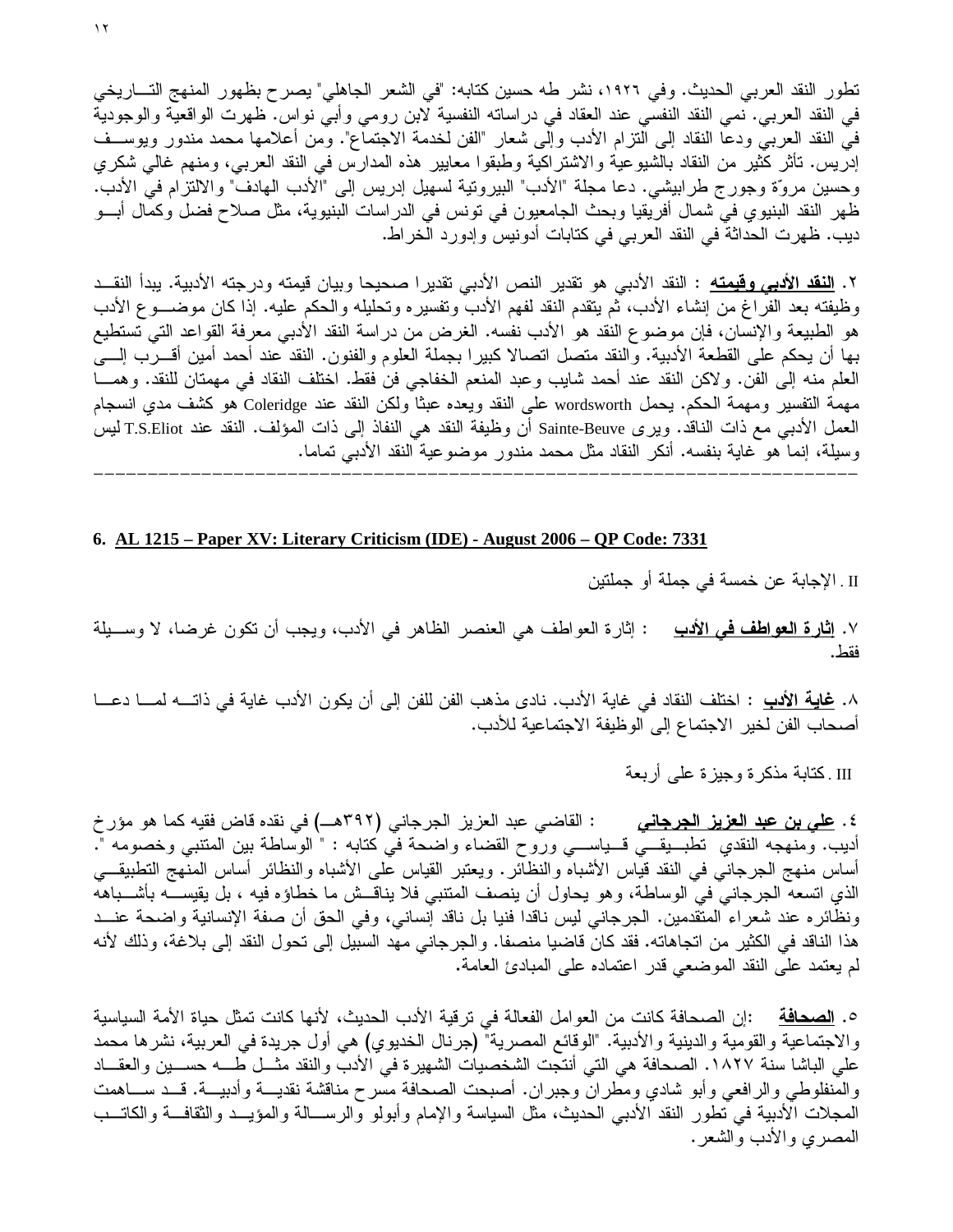IV . كتابة مقالة عن اثنين

١. <u>الشعر</u>: قال wordsworth عن الشعر: "إنه روح المعرفة وحياتها، ونقد الحياة". للشاعر نظر باطن للحياة. إن شعر كل عصر مراة له. كان الشعر الجاهلي ديوانا للعرب، لأنه تسجيل لحياة العرب. الشاعر يعطي صورة روحانية أكثر مما يعطي الناريخ. كان اليونان يسمون الشاعر خالقا وكان العرب يعتقدون أن لكل شاعر شيطان ينفث فيــــه الشــــعر . برى أفلاطون الشعر نوعا من النشوة الفنية، وعنده الجمال الفني يصدر عن الإلهام الألهي. ولكن أرســـطو يـــرى أن الشعر فرع من التقليد والمحاكاة للحياة والطبيعة. نظر أرسطو أولا إلى نقد الشعر كعلم، وقسم الشـــعر إلــــي غنـــائـي وقصصبي ومسرحي.

: قد تطور النقد العربي فسي العصــــــر العباســـــي واتســــعت ٢. <u>تطور النقد الأدبي العربي في العصر العباسي</u> مجالاته، ونتوعت صور هوتعددت مقاييسه. تأثَّر النقد الأدبي في أخر العصر الأموي بالنقد العلمي النحوي. هكذا تأثَّر النقد في العصر العباسي بالعلم، فتحول النقد الفطري إلى قواعد وقوانين. لقد تحول الأدب والشعر في العصر العباسي إلى فن وصناعة. فالذوق الفطري في النقد الأدبي نحول إلى ذوق ثقافة علمية واسعة. فظهر نقد جديد، نقد معلل يبين فيه سبب الاستحسان.

وفي القرن الثاني للهجرة، ظهر الاتجاه العلمي في النقد وظهرت كتب الطبقات وأقدم منها "جمهرة أشـــعار العــــرب" للقرشي و"طبقات فحول الشعراء" لابن سلام الجمحي. وضـع ابن سلام أساسا لطبقات الشعراء. وفـي القرن الثالث، يقوم النقد الأدبـي علـى البلاغة والفلسفة والمنطق. وضـع الـجاحظ الأساس لنظرية الأسلوب واتـجه ابن قتيبة بالنقــد الأدبـــي اتجاها موضوعيا. وكتاب "البديع" لابن المعتز هو أول بحث منهجي في الشعر والبلاغة والنقد، وهو صاحب "المقياس البديعي" في النقد العربي. وفي القرن الرابع، ظهر نقاد متخصصون بمناهج متخصصة. قامت حول المتنبي وأبي تمام خصومات أدبية التي ساعدت في تطور النقد العربي. ظهر كتاب "الموازنة بين الطائيين" للأمدي، و"الوســـاطة بـــين المتنبي وخصومه" لعبد العزيز الـجرجانـي. وضع ابن طباطبا أساس النقد التأثري فـي "عيار الشعر". واستطاع قدامة بن جعفر أن يعطي النقد العربي إطارًا نظريًا موضوعيًا ومنطقيًا وشكليًا في "نقد الشعر". يتميز القرن الخامس بالعودة إلى التمرس بالقضايا النقدية القديمة. كان لقضية الأعجاز القرأني تأثير بالغ على مسيرة النقد الأدبى وتطـوره فـــي هــذا العصر . في "أسرار البلاغة" و"دليل الإعجاز"، وضع عبد القاهر الجرجاني نظرية "النظم" في النقد العربي. وفي القرن السادس، ازدهر النقد العربي في الأندلس عند ابن بسام وابن خفاجة. كذلك أصبح العصر العباسي عصرا أزهي للنقد الأدبي العربي القديم.

٣. <u>الرواية: التصميم والتشخيص</u>: العناصر الرئيسية للرواية: التصميم، والأشخاص، والحوار ، والـــزمن، والمكـــان، والأسلوب، وفلسفة الروائـي. التصميم فـي الرواية نوعان: التصميم المفكك والتصميم المحكم. الناس فـي الرواية يسمون الأشخاص. يصور الروائي أشخاصه من الخارج ويحلل عواطفهم وأفكارهم وكثيرا ما يصدر أحكامه علــــبهم. هنـــاك أهمية وعلاقة بين التصميم والأشخاص، فبعض الروايات نكون الأهمية فيها للأشخاص، وأخرى نكون الأهمية فيهــا للوقائع. والتشخيص على العموم أكبر قيمة في الروايات من التصميم. الحوار هو الجزء الذي يقترب فيه الروائـي أشد الاقتراب من الناس، وله قيمة عظيمة في عرض الانفعالات والدوافع. يخدم الحوار سير الحوادث وتصوير الحوادث. تمت حوادث الرواية في عنصر الزمن والمكان. وهذا العنصر يحتوي البيئة الكاملة للرواية. تعتبر الرواية نقدا للحياة. كذلك العنصر الأخلاقي في الرواية شيء مهم.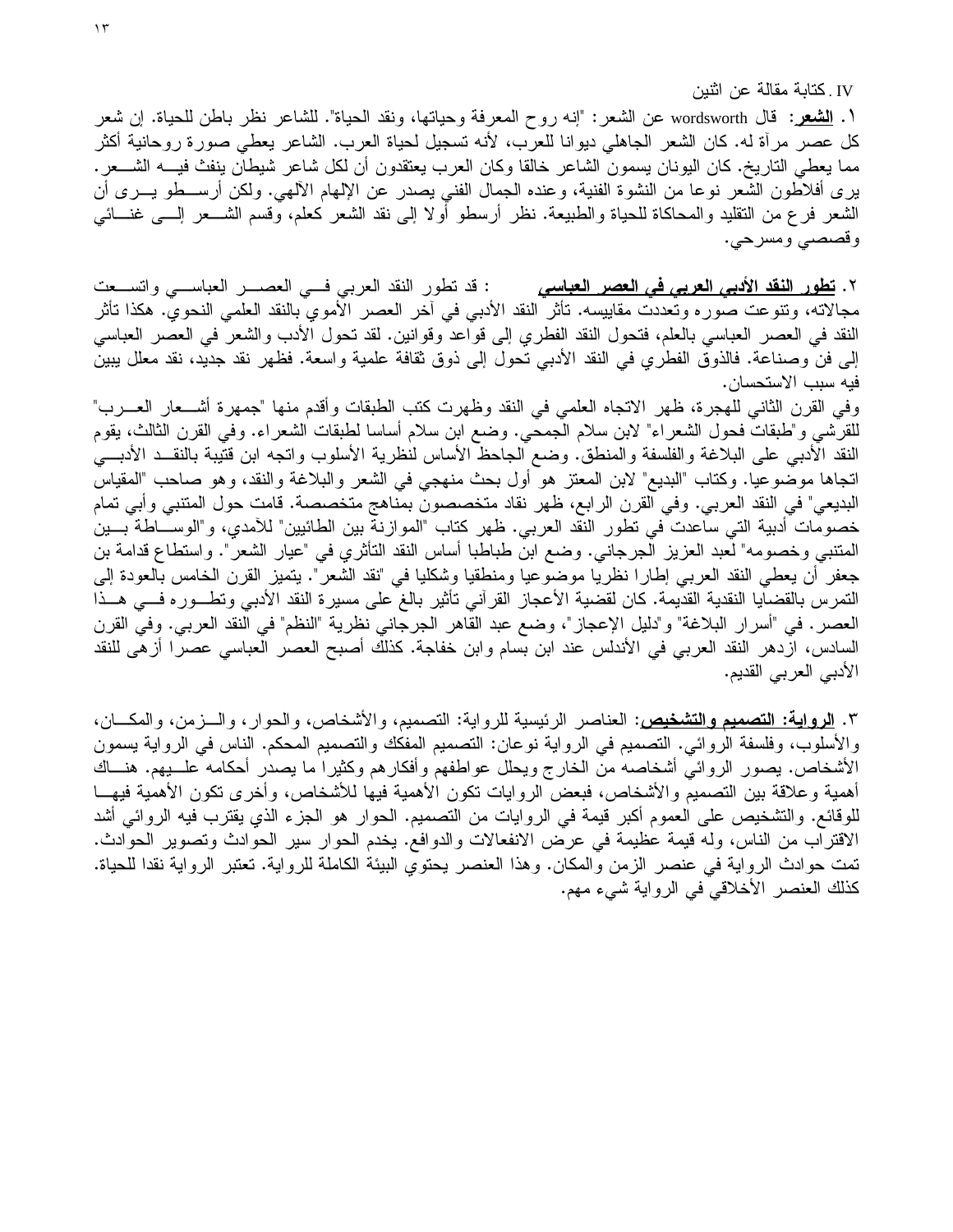II . الإجابة عن خمسة في بعض الجمل :

٦. <u>ا**لكاتب الإبداعي** :</u> الكاتب الإبداع<sub>ى</sub> هو الذي يبدع عملا إبداعيا من شعر ، وقصة، ورواية، ومسرحية، وغير ذلك. لا يمكن للعمل الأدبي أن ينفصل انفصالا كاملا عن الإنسان الذي أبدعه. فعلى الكاتب أن يكتب بناء على خبراته الخاصة الحقيقية وصوره المتخيلة. لقد نشأت أعظم المؤلفات الأدبية في الأغلب كردود أفعال إزاء الظروف الاجتماعية والشخصية التي سادت في عصر الكتاب.

٧. ا<u>للغة</u>: اللغة نسق من الإشارات والرموز. ونعتبر اللغة أهم أدوات النفاهم والاحتكاك بين أفراد المجتمع في جميع ميادين الحياة. وبدون اللغة يتعذر نشاط الناس المعرفي. فأفكار الإنسان نصاغ دوما في قالب لغوي، حتى في حال تفكيره الباطني. ويحقق الإنسان باللغة النكيَّ مع نفسه ومع البيئة التي يعيش فيها. ومن خصائص اللغة: اللغة أداة بشرية، واللغة نمط سلوكي مكتسب، واللغة رموز وأعراف، واللغة نشاط اجتماعي.

## III. كَتَابَةٌ مَذْكَرَةٌ وَجَيْزَةٌ عَلَى أَرْبَعَةٌ.

٦. ا<mark>لـعلم والأدب</mark> : الـعلم، بالمفهوم الشامل للكلمة، هو كل نوع من المعارف. وهو مجموع مسائل وأصول تدور حول موضوع أو ظاهرة محددة، وتعالج بمنهج معين وينتهي إلى النظريات والقوانين. يتضمن العلم مكونات ثلاث، وهي: العمليات: الطرق التي يتبعها العلماء في التوصل إلى نتائج العلم، والأخلاقيات: المعايير التي تحكم المنشط العلمي، والنتائج: الحقائق والنظريات التي تم التوصل إليها في نهاية العلم. الفروع الرئيسية الثلاثة للتطور العلمي هي: العلوم الطبيعية والعلوم الاجتماعية وعلوم الإنسانيات. أما الأدب هو تعبير جميل عن المشاعر والأفكار والأراء والخبرة الإنسانية. وهو في معناه العام يشمل كل ما كتب عن التجارب الإنسانية. الأدب هو أحد الفنون الجميلة. يقسّم الأدب إلى نمطين رئيسيين: الأدب الخيالي والأدب غير الخيالي.

IV. كتابة مقالة عن اثنين

## ٣. <u>الحركات الأدبية في العصر الحديث</u>

<mark>هركة أبولو</mark> : جماعة "أبولو" حركة شعرية رومانتيكية تبلورت في عام ١٩٣٢ بمصر . حملت هــذه الجماعـــة رايـــة النجديد في مطلع القرن العشرين. أوتي أصحابها من ملكات شعرية فخمة وطاقة فنية كبيرة. وأحمد زكي أبو شـــادي هو رائد حركة أبولو. وكان من أبرز أعضائها على محمود طه وإبراهيم ناجي وأبو القاسم الشابي وغيـــرهم. معنــــي اللُّفظ "أبولو" في اليونانية ربّ الشعر والأدب والماشية والزراعة. صدرت "مجلَّة أبولو" دستورا للجمعية. وانتظم فسي صفوفها كل الشعراء من مختلف النزعات. كانت حركة أبولو هي امتداد لحركة الديوان، وكلتاهما اكتســبتا بصـــبغة التأثر بالثقافة الإنكليزية التي تعمق بها أصحابها. وقد تميز هذه الجماعة بالوجداني الذاتي والتعبير الرمزي مع نزعــة عاطفية وتأملية ووصفية واجتماعية وإنسانية. تحرر شعراء الحركة من القافية الموحدة. ونظمـــوا الشـــعر المرســـل، والشعر الحر، والشعر المنثور، والشعر القصصبي والتمثيلي. بعد عام ١٩٣٥ احتجبت مجلة أبولو وبدأ انطفاء جماعـــة أبولو بسبب عوامل سياسية مختلفة.

<mark>هركة المهجر :</mark> هي حركة أدبية عربية ظهرت في أمريكا الجنوبية والشمالية في القرن العشرين، وكـــان أصــــحابها الأدباء العرب من لبنان وسوريا. وبين المهاجرين العرب من لبنان وسوريا فئتان من الأدباء: فئة المهجر الشمالي أي الولايات الأمريكية المتحدة، وفئة المهجر الجنوبي أي أمريكا الجنوبية، وعلـــي الخصــــوص البر ازيــــل والأرجنتـــين وفنزويلا. اشتهرت جمعية "الرابطة القلمية" في المهجر الشمالي وجمعية "العصبة الأندلسية" في المهجـــر الجنـــوبي. أصدر ميخائيل نعيمة إمام حركة التجديدية في الأدب المهجري كتابه النقدي "الغربال" سنة ١٩٢٣، والكتـــاب أســــاس فلسفي لحركة التجديد في المهجر . التيار الأدبي الذي يشترك فيه الأدب المهجري إجمالا فهو التيار الرومانتيكي، ثــم النيار الواقعي والقومي. الأدب المهجري أدب فترة قصيرة من عمر تاريخ الأدب العربي الحديث ولكن لها أثر واضح في تطور الأدب الرومانتيكي العربي.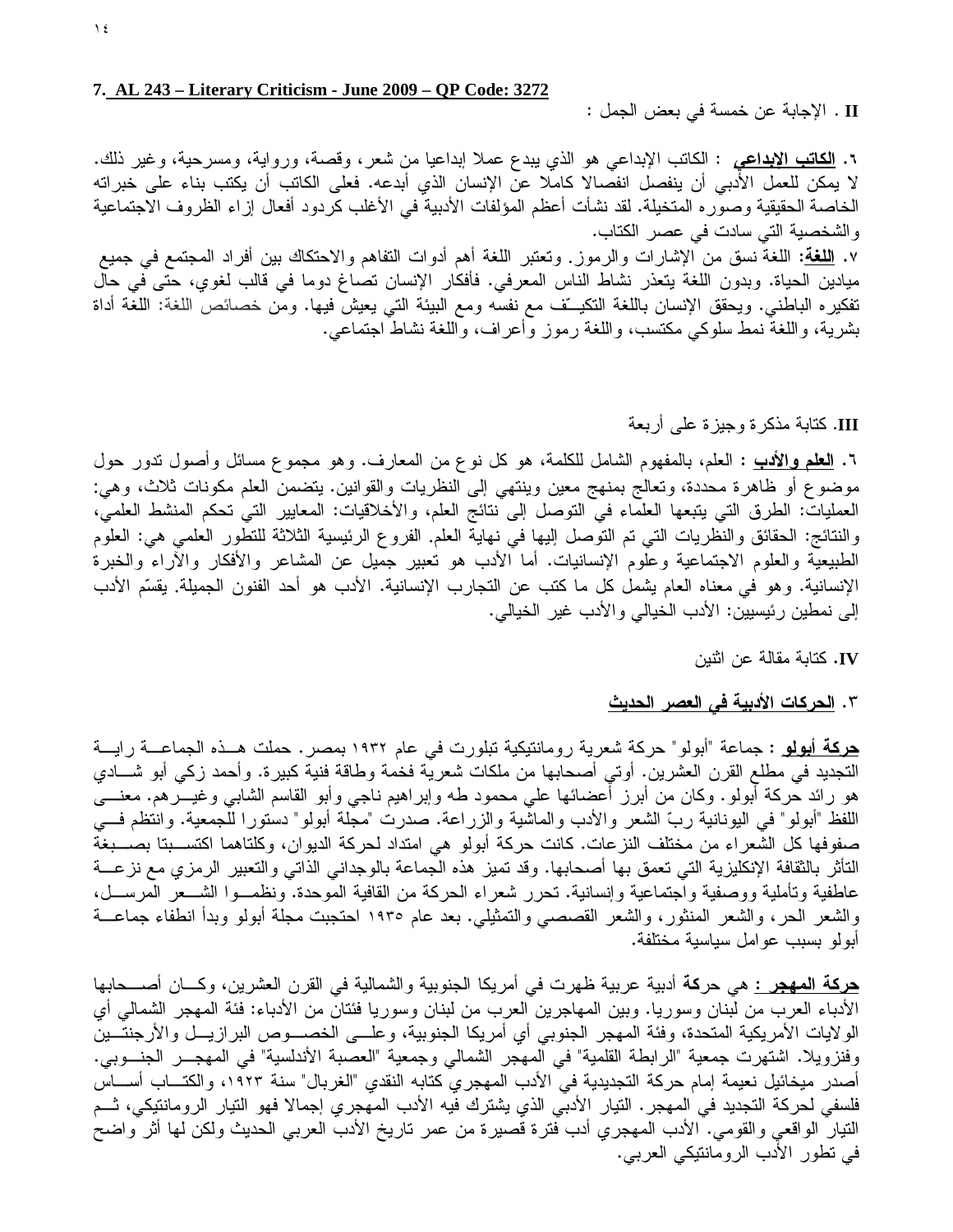"الرابطة القلمية" (١٩٢٠–١٩٣١): الرابطة القلمية هي الجمعية الأدبية العربية في المهجر الشمالي. ولدت فكرة الرابطة بدافع الغيرة على الأدب العربي. فقد انعقد في العشرين من أبريل عام ١٩٢٠ مجلس فـــي نيويـــورك فـــي الولايـــات المتحدة، واجتمع فيه جماعة من الأدباء. كانت الغيرة على الأدب العربي تتلهب في نفوسهم. كان جبران خليل جبران رئيسها، ويعاونه في إدارتها ميخائيل نعيمة مستشارًا، ووليم كاتسفليس خازنا، ويعمل نحت لوائها سبعة عمال، هم إيليا أبو ماضيي ونسيب عريضة وعبد المسيح حداد ورشيد أيوب وندرة حداد ووديع باحوط والياس عطا الله. لم ينضم إلى الرابطة القلمية إلا عصبة صغيرة من الأدباء. وراح أعضاء الرابطة ينشرون إنتاجهم في جريدة "السائح". لقد ضرب أدباء المهجر الشمالي في أكثر الفنون الأدبية. لقد نظموا الشعر فتفوقوا فيه وكتبوا نثرا عاطفيا وتصويريا واجتماعيا. فكان نثرهم شعرا رائعا ساحرا. فكان أدب جبران وأبو ماضيي ونعيمة ونسيب عريضــــة يتميـــز بنزعتـــه الفلســـفية والروحية والاجتماعية. ظلت الرابطة القلمية حية بأعضائها العشرة نحو إحدى عشرة سنة من ١٩٢٠ إلى ١٩٣١، ثــم بدأت تضمحل بموت جبر ان خليل جبر ان.

"ا**لعصبة الأندلسية**" (١٩٣٣–١٩٥٣): العصبة الأندلسية هي الجمعية الأدبية العربية في المهجر الجنوبي. ولدت "العصبة الأندلسية" في عام ١٩٣٣ بـــسان باولو في البر ازيل، وكانت تتألف حين تأسيسها من ميشال معلـــوف رئيســــا، وداود شكور نائب رئيس، ونظير زيتون أمين للسر، ويوسف البعيني أمينا للصندوق، وجورج حسون معلوف خطيبا. ولهـــا سبعة من الأعضاء. أنشأ الجمعية مجلة "العصبة". أصبحت العصبة الأندلسية جمعية عظيمة الأهمية لأدبـــاء العـــرب المهاجرين، وأصبحت دار ها ندوة لهم، ومجلتها مسرحا لخواطرهم وملتقى أفكارهم وتبلور بواسطتها الأدب العربي في البرازيل. المهجر الجنوبي فقد اقتصر أشهر ما ذاع منه على الشعر دون النثر . وفي هذا الشعر نجد الشـــعر القـــومي والوجدانبي والأسطوري والاجتماعي. ومن أشهر شعراء المهجر الجنوبي: رشيد سليم الخـــويري ۖ وشـــفيق معلـــوف ورياض معلوف وفوزي المعلوف وإلياس فرحات وجورج صيدح.

## 8. AL 243 – Literary Criticism - August 2010 – QP Code: 3323

II. الإجابة عن خمسة إجابة قصبر ة :

2. <u>النقد الأدبـي والمبلاغة</u> : الـعلوم الثلاثـة للبـلاغـة هـي علوم جماليـة يستفيد منـها الأديب قبل إنشاء النص، وتنتهي مـهمتها عند الانتهاء من كتابته، فالبلاغة علم تعليمي – يعلمنا كيف نعبر عن المعاني تعبيرا، وكيف ننسق الأسلوب والصياغة. الناقد الأدبـي ربما يعتمد علـي علوم البلاغة فـي تقييم نص أو شعر . أما النقد الأدبـي فـهو علم وصفـي، فـهو يتضمن أصولا وقواعد نقدية تطبق على النص الأدبـي عند تقويمه – بعد تحليله وتفسيره، ثم يكون الحكم له بالـجودة، أو عليه بالرداءة. النقد الأدببي يجمع بين روح العلم وروح الفن، وبين الذانية والموضوعية.

٣. <u>الوحدة العضوية</u> : وضع النقاد المحدثون ثلاثة أسس جمالية يقومون بها الشعر، وتتحدد بها درجة جودة الشعر الحديث. ويبعدون عن الشعر الجيد كل قصيدة فقدت عنصرا من هذه العناصر الجمالية: وهذه المقومات الفنية هي: النجربة الشعرية، والوحدة العضوية والصورة النعبيرية. النجربة الشعرية قد نكون نعبيرا عن حال من حالات النفسية للشاعر . يقصد بالوحدة العضوية "وحدة الموضوع" ووحدة المشاعر التـي يثيرها الموضوع وما يستلزم ذلك من نرتيب الصور والأفكار ترتيبا تتقدم به القصيدة شيئا فشيئا حتى تنتهي إلى الخاتمة. النقد الحديث يهتم بالوحدة العضوية بدرجة أكبر من النقد القديم. نتكون الصورة التعبيرية من عنصرين هامين هما: الألفاظ والعبارات ثم الصور والأخيلة، فالصورة الخيالية القوية ندل على براعة الشاعر وسعة تصويره.

**0.** "<mark>الغريال" لميخائيل نـعيمـة</mark> : ميخائيل نـعيمـة (١٨٨٩–١٩٨٨) هو أديب لبناني من أركان النـهضـة الأدبيـة في المـهجر ، ومن مؤسسي "الرابطة القلمية". انتشرت شهرته في العالم العربي كناقد بكتاب "الغربال" الذي صدر عام ١٩٢٣، والذي يعد من أشهر الكتب في النقد العربي. يعد "الغربال" الذي يمثل أفكار الرابطة القلمية وروح التجديد، من أمهات كتب النقد والدعوة إلى التجديد. يحتوي "الغربال" على ٢٢ مقالة نقدية متنوعة في نقد الشّعر والنثر . ويقدم رؤية نقدية عميقة لحالة الأدب العربي أنذاك، والتي لا نزال قائمة حتى اليوم، والتي وإن اختلفت في الشكل فلا نزال حاضرة في المضمون. تؤسس هذه الرؤية لحركة حداثة التجديد والتغيير في الأدب العربي. يعتبر "الغربال" دستورا نقديا لأدب المهجر. يعالج "الغربال" موضوعات مهمة مثل أهمية النقد والنقاد، وقيمة الأدب، والشعر والشاعر، وضفادع الأدب، والشعر والعروض، والنقد اللاذع لأحمد شوقي ولشعره، وقراءات نقدية في أدب جبران خليل جبران، والحداثة والتجديد والابتكار، وكتاب الديوان لعباس محمود العقاد والمازنبي.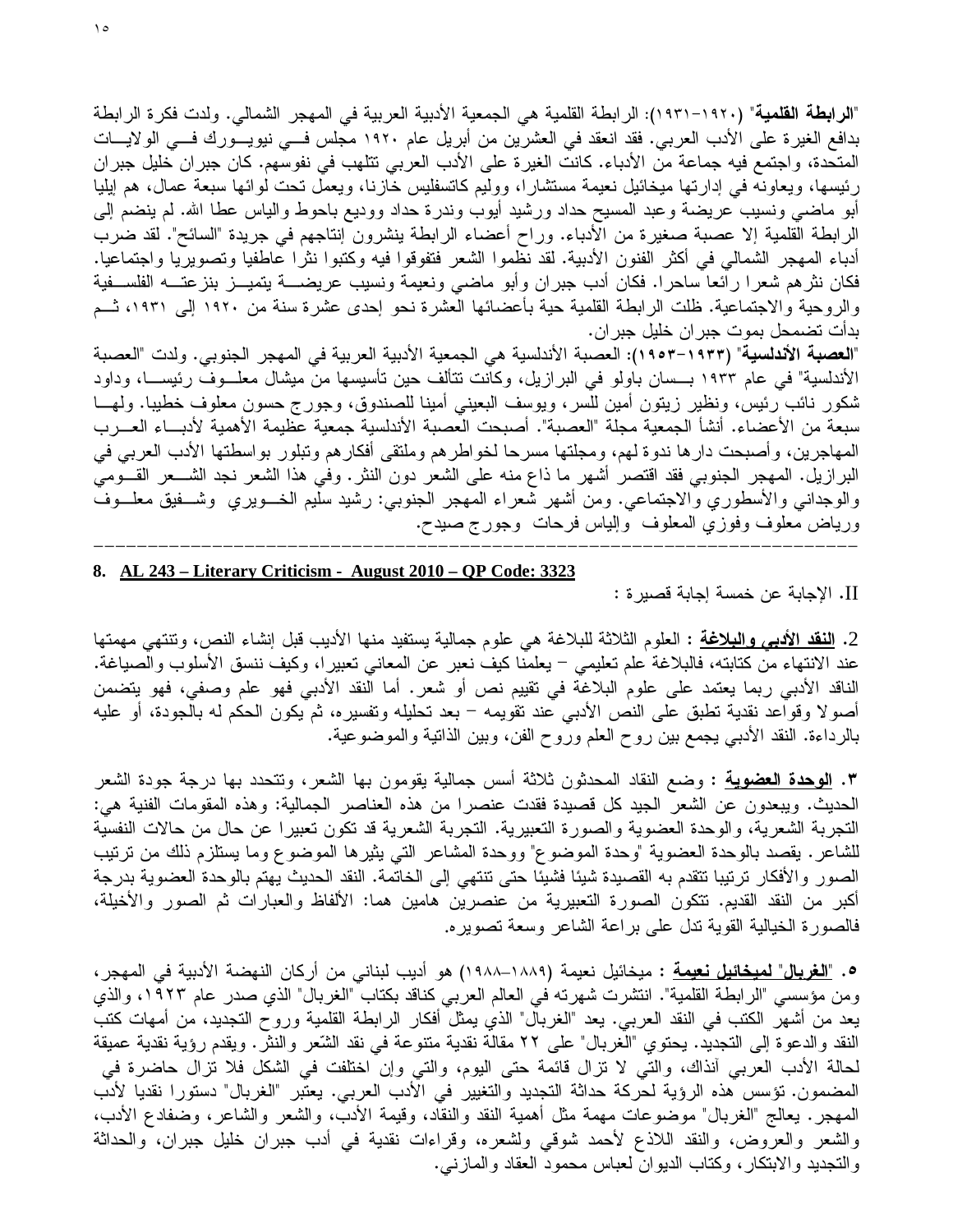٧. <mark>ابن المعتز</mark> : عبد الله بن المعتز (٨٦١-٩٠٨م) هو أديب بلاغي عباسي أسهم في التراث النقدي بكتابين، هما: "طبقات الشعراء" و"البديع". "البديع" هو أول بحث منهجي في الشعر والبلاغة والنقد. إذا كان عبد القاهر الجرجانبي هو واضع نظرية علم المعاني وعلم البيان، فإن ابن المعتز هو واضع علم البديع. وضع ابن المعتز كتاب "البديع" ليثبت أن العرب قد عرفوا الأساليب البديعية من قبل المجددين. وفي نظره، إن البديع كان موجودا في القرآن وأحاديث الرسول والأدبَيْ الجاهلي والإسلامي. ولكتاب "البديع" مكانته في تاريخ البلاغة والنقد، وقد انتقل النقد العربي به إلى طور جديد، طور العناية بدراسة العبارة ونقدها. ومحاولة ابن المعتز هذه كانت نواة لظهور مقياس جديد في النقد الأدببي هو "المقياس البديعي" الذي أخذ يقيس الأدب بما يرد فيه من بديع.

## III. كَتَابَةٌ مَذْكَرَةٌ وَجَيْزَةٌ عَلَى أَرْبَعَةٌ.

**٤. <u>النقد التأثري والنقد الموضوعي</u> :** النقد التأثري Impressionistic Criticism هو كل نقد أخرجه صاحبه تحت تأثير الانطباعات الأولية السريعة، أو الأهواء الشخصية، أو المزاج الفردي الخاص، ولم يخرجه نتيجة دراسة مدققة تعتمد على معايير متفق عليها. ويكون غالبا هذا النوع من النقد أحكاما عامة غير معللة حيث يصف الناقد النص بصفة ما ولا يفصلها، ولا يبين الأسباب التي جعلته يطلقها. والنقد الموضوعي هو النقد الذي يصدر عن دراسة بالنزام منهج معين، ويطبق القواعد المعروفة، ولا يستسلم الناقد لمبوله الخاصة. ويكون هذا النقد مفصلا ومعللا، حيث يحلل الناقد العمل الأدبـي، وينظر فـي أجزائه كلـها، ويبين مواطن الإجادة والتقصير فيها، ويشرح سبب حكمه عليها بالإجادة أو التقصير . ويقتضي هذا النو ع من النقد أن تكون لدى الناقد خبر ة كبير ة. ويكون حكم النقاد في النقد الموضوعي متماثلة أو متقاربة، فلو أعطينا عملا أدبيا واحدا لمجموعة من النقاد الموضوعيين فنقدوه، لوجدنا نقدهم متشابها، والخلافات في ذلك محدودة، ويكون سببها الفروق الدقيقة في الأذواق.

٥. <u>القصة</u> : القصة هي سرد حكائ<sub>ى</sub> لمجموعة مترابطة من الأحداث لها بداية ووسط ونهاية، بربطها الكاتب ببعضها البعض من خلال اختيار الكلمات التي يعبر فيها الكاتب عن إحساس شخصي أو مشكلة سائدة في المجتمع. وقد تكون لها أغراض معرفية أو فنية. القصة هو سرد واقعي أو خيالي لأفعال. عناصر القصة هي الفكرة، والحدث، والشخوص، والبيئة. ومن أنواع القصة:

- ١. ا**لحكاية:** سرد قصصـي يروي تفصيلات حدث واقعي أو متخيل، وهو ينطبق عادة علـي القصص البسيطة ذات الحبكة المنز اخية النز ابط، مثل حكايات ألف ليلة وليلة.
- ٢. ا**لحكاية الشعبية:** خرافة (أو سرد قصصـي) نضرب جذورها في أوساط شعب، ونعد من مأثوراته التقليدية، وخاصة في النراث الشفاهي.
- ٣. الأقصوصة: الأقصوصة أو القصة القصيرة هي جنس أدبي، و هي عبارة عن سرد حكائي نثري أقصر من الرواية، وتهدف إلى تقديم حدث وحيد غالبا ضمن مدة زمنية قصيرة ومكان محدود غالبا لتعبر عن موقف أو جانب من جوانب الحياة. وفي أغلب الأحوال تركز القصة القصيرة على شخصية واحدة في موقف واحد في لحظة واحدة. أو نكون عدة شخصيات متقاربة يجمعها مكان واحد وزمان واحد على خلفية الحدث. ونظرا لقصرها، فإن الشخصيات والمواقف في القصة القصيرة أقل عددا وتعقيدا مما هي في الرواية. ويعتبر إدجار ألن بو Edgar Allan Poe من رواد القصة القصيرة في الغرب. وفي العالم العربي بلغت القصة القصيرة درجة عالية من النضج على أيدي يوسف إدريس في مصر .
- ٤. ا**لرواية** : الرواية عمل قصصي طويل، بروي الأحداث التي نقع في حياة أناس. ونعكس معظم الروايات منظـــور الكاتب إزاء الحياة. وهناك أنماط كثيرة من الروايات التبي تعالج أنواعا مختلفة من المواضــــيع. والروايــــة نـــوع منطوَّر من الأنماط الأدبية التي كانت سائدة من قبل. الرواية نوع من أنواع سرد القصص، تحتوي على العديد من الشخصيات، لكل منها تداخلاتها وانفعالاتها الخاصة، وتعتبر الروايات من أجمل أنواع الأدب النثـــري. تتنــــاول الرواية مشكلات الحياة ومواقف الإنسان منها في ظل التطور الحضاري السريع الذي شهده المجتمع الإنســـاني. وعناصر الرواية هي الراوي (راوي حيادي غير مرئي أو راوي يظهر في العمل كأحــد الشخصـــيّات أو راوي يروي عن نفسه)، والحادثة والزمن، والحبكة، والشخصيات القصصية، والفكـــرة، والحـــوار، وعـــالم الروايـــة، والأسلوب الفني، والخيال، والصراع الأدبي، وأمور سردية خاصة. ومن أنواع الروايات: رواية غرامية، ورواية اجتماعية، ورواية تاريخية، ورواية فانتازية Fantasy، ورواية بوليسية Detective novel، وسيرة شخصية ذاتية. شهدت الساحة العربية في السنوات الأخيرة إعادة بعث للرواية، وقد تميز عدد من هذه الروايات ولاقـــت رواجـــا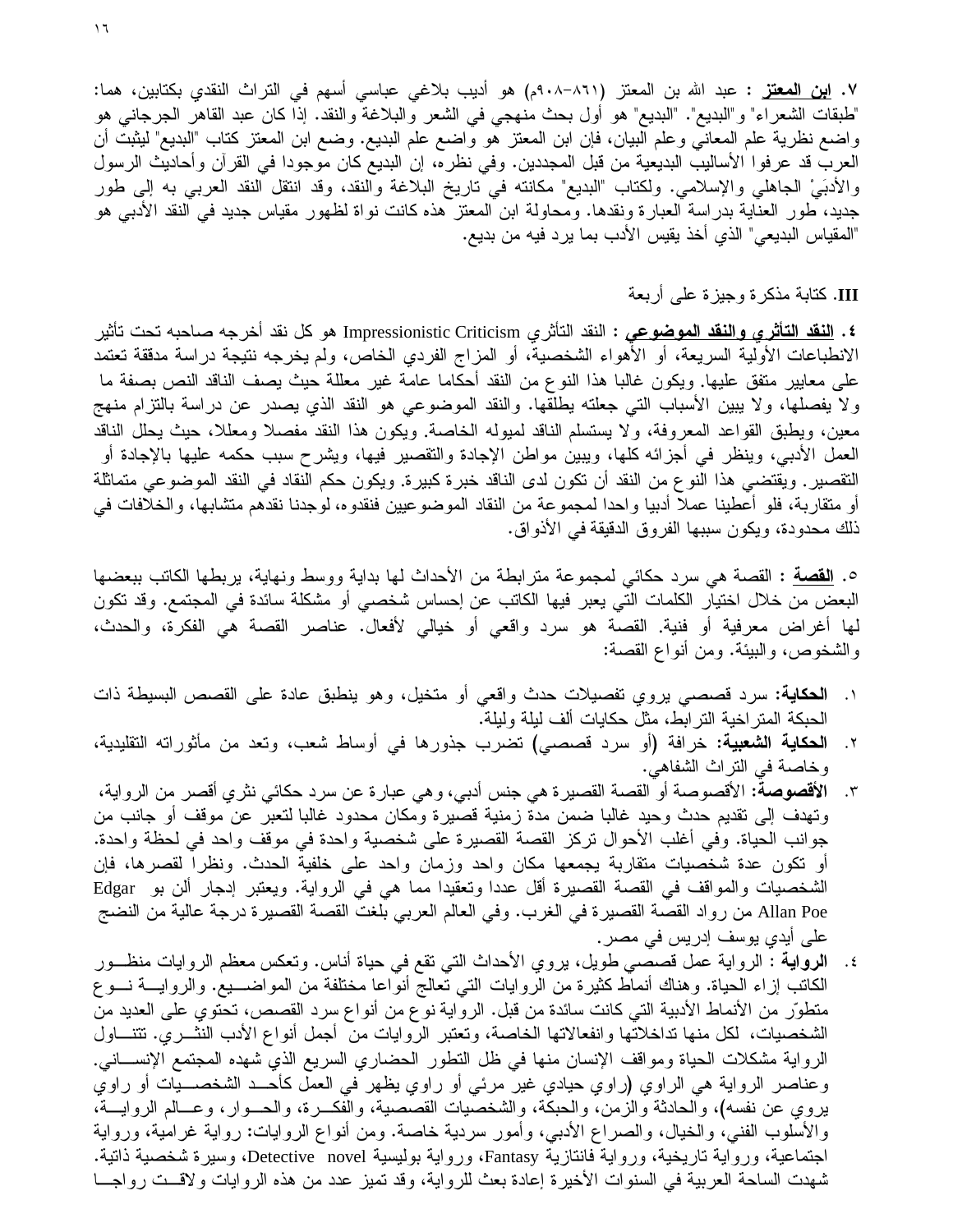كبير ا في وسط القراء. من هذه الروايات: "العمارة يعقوبيان" و"شيكاجو" لعلاء الأسواني، وثلاثية أحلام مستغانمي: "ذاكرة الجسد"، و"فوضـي الحواس"، و"عابر سرير"؛ و"حكومة الظل" لمنذر قبانـي، و"مدن تأكل العشب" لعبده خال، و"التلصص" لصنع الله إبراهيم، و"الحزام" لأحمد أبي دهمان، ور"سعار" لبثينة العيسى، و"الباخرة كليوباترا" لمحمد معروف.

V. ا<u>بن سلام الجمحي</u> : تميز محمد بن سلام الجمحي (٧٥٦–٨٤٦م) على علماء جيله بأنه أول من قام بينهم بمحاولة جادة، تمثّل في جمع شتات أراء سابقيه ومعاصريه في النقد وتتـــظيمها تتـــظيما علميا في كتابه "طبقات فحول الشعراء". وبهذا خطا بالنقد خطوة جديدة. طبقات ابن سلام هو أقدم كتاب في الطبقات والنقد بعد كتاب "جمهرة أشعار العرب". ولعل أهم فكرة شغلت بال ابن سلام هي فكرة الانتحال أو فكرة الشعر المصنوع الذي ينسب للجاهليين ليس للجاهليين. فيبحث ابن سلام الموضوع بحثًا علميًا، ويضيف إليه أبعادًا لم تكن موجودة من قبل. ندّ ابن سلام دعوى ابن إسحاق في وجود الشعر لعاد وثمود، وعدّ الأسباب التي أدت إلى انتحال الشعر. تعرض ابن سلام للشعراء الجاهليين والإسلاميين، وقسمهم إلى طبقات حسب تفوقهم في الشعر مع ذكر رأيه في كل شاعر . nnnnnnnnnnnnnnnnnnnnnnnnnnnnnnnnnnnnnnnnnnnnnnnnnnnnnnnnnnnnnnnnnnnnnnn

#### **9. AL 243 – Literary Criticism – August 2011 – QP Code: 4547**

II. الإجابة عن خمسة وجيزا: 3. <u>الشعر العمودي والشعر الحر</u>

الشعر العمودي هو الشعر العربي التقليدي، هو شعر موزون مقفى. كان دعاة الشعر العمودي يؤمنون بأن وزن القصيدة العربية هو سمة الشعر وعلامته المتميزة له عن سائر الكلام، وكان ذلك من خصائص الشعر العربي منذ الجاهلية. قد كثرت في العصر الحديث الدعوة إلى ضرورة تخلص الشعر العربي من قوافيه بحجة أن هذه القوافي قد يحول بين الشاعر ونظمه الحر. فظهر الشعر المرسل Blank verse عند السيد توفيق البكري، وجميل صدقي الزهاوي، وعبد الرحمن شكري. الشعر المرسل هو شعر ليس ملتزما للقافية الواحدة. أما الشعر الحر، ترجمة للمصطلح الفرنسي Vers Libres، هو شعر بدون وزن وقافية خلافا من الشعر العمودي النقليدي. إن التفعيليةفي الشعر الحر قد نتتوع بين سطر شعري وأخر، فتكون في السطر الأول "مفاعيلن" وفي السطر الثاني "فاعلن"، وقد ينتقل الشاعر من تفعيلية إلى تفعيلية أخرى مع انتقاله من مقطع في القصيدة إلى مقطع أخر . والشعراء الحديث قد تأثروا بشعرًاء الغرب مثل اليوث T.S.Eliot ، وبدأوا أن ينظموا الشعر الحر . يعتبر علي أحمد باكثير أول من اتجه إلى الشعر الحر في العربية ثم تابعه نازك الملائكة، وبدر شاكر السياب، وبُلند الحيدري في سنة ١٩٤٧. زعمت نازك الملائكة أن قصيدتها "الكولير ا" أول قصيدة في الشعر الحر العربي.

III. كتابة مذكرة وجيزة عل<sub>ّى</sub> أربعة

## <u>٦. اللغة العامية ومكانتها في الأدب</u>

العامية هي اللغة اليومية المتداولة في أقطار العرب. أشكال العامية تختلف من منطقة جغرافية إلى أخرى، فلهجات شمال أفريقيا مختلفة تماما عن مثيلاتها في شبه الجزيرة العربية. اللغة الفصحى تعتبر اللغة الرسمية المعترفة بها. أما العامية نقتصر على مجموعات سكانية متميزة في البلد الواحد. تحرر العامية من الأحكام اللغوية، بينما تحدّد الفصحى بأحكام الصرف والنحو . تعيش اللهجات إلى جانب الفصحي في المجتمعات العربية منذ زمن طويل. لقد مر زمن طويل علـى نشوء الـحوار الثقافي، حول دور الـعامية والفصـحـى. بدأت الدعوة إلـى الـعامية فـي اتـجاهين، الأول رأى أصـحابه ضرورة الكتابة باللهجة المحلية، ونشر الصحف والمجلات بها، إلى جانب الفصحى. من أبرز ممثلي هذا الاتجاه عبد الله النديم. أما الثاني فرأى أصحابه ضرورة الكتابة باللهجة المحلية، ونشر الصحف والمؤلفات العلمية بها، مع هجر الفصحي لأنها غير ملائمة للحياة المعاصرة ونهضتها. وقد مثَّل هذا الاتجاه عدد من المستشرقين والمثقفين العرب، أبرز هم سلامة موسى.

برزت قضية العامية في سرد القصة والرواية والمسرحية وحوارها. لقد ربط بعض الكتاب والنقاد الحـــوار بـــالواقع، وقالوا بوجوب الحوار مناسبا للشخصية التي تنطق به. لذلك حاول توفيق الحكيم أن يزاوج بين الفصحى والعامية في مسرحية "الصفقة". وتردد محمود تيمور في مسرحياته بين استعمال الفصحى والعامية فكتب بعضا بهذه وبعضا بتلك،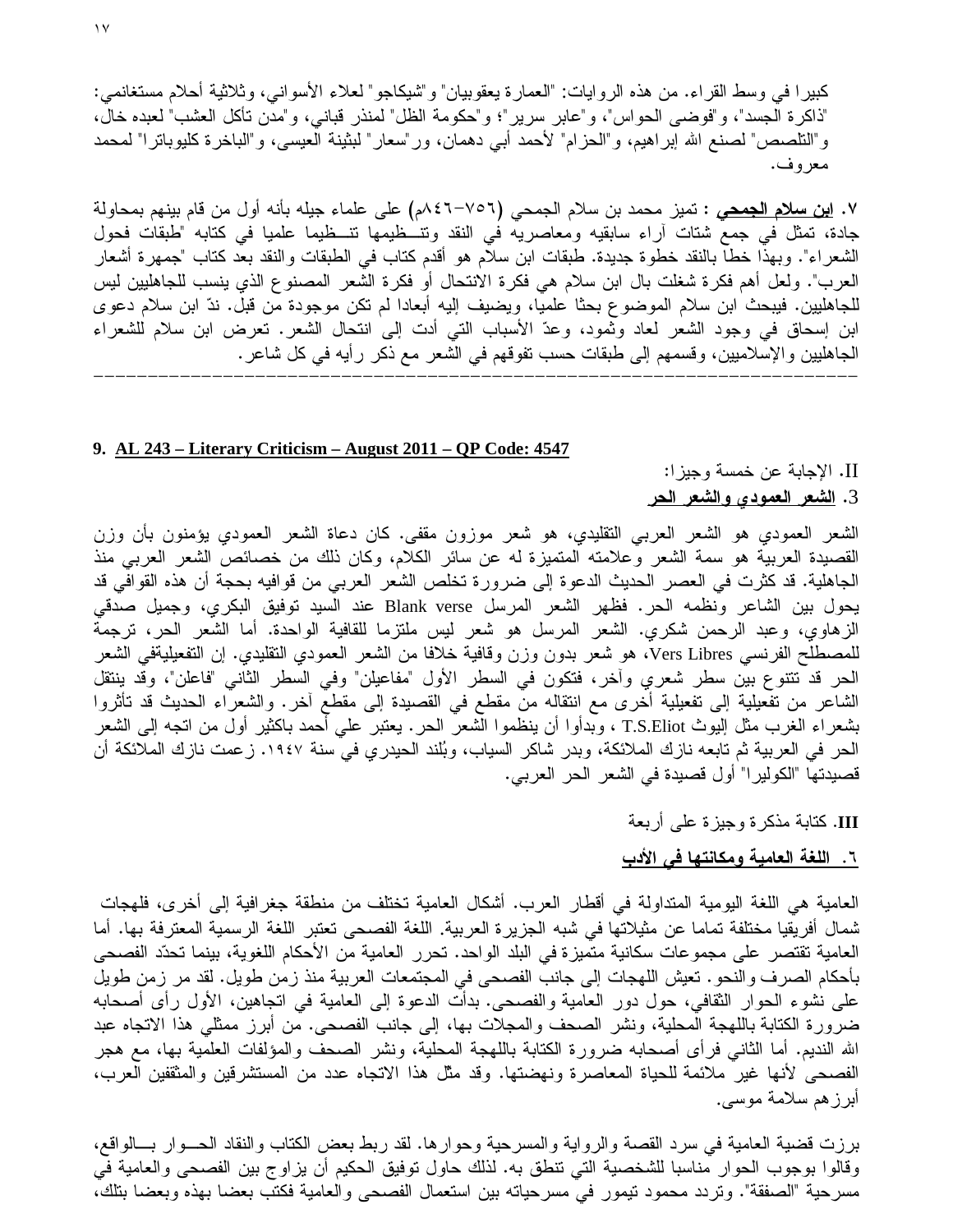$\lambda$ 

ثم عاد فنقل مسرحيته "أبو على عامل أرتيست" من العامية إلى الفصحى وسماها "أبو على الفنان". وجرب ميخائيــل نعيمة أن ينطق شخصيات مسرحية "الأباء والبنون": المتعلمين بالفصحى، والأميين بالعامية فوقع في ازدواجية أنكرها هو ذاته إذ عاد فطبع مسرحيته كلها بالفصحى. والواقع أن المشكلة ما نزال قائمة. فالمسرح التجـــاري فـــي ســـورية ومسرح ما بعد الحرب في لبنان والمسرح الفكاهي في مصر يستخدمون اللغة العامية.

IV. كتابة مقالة عن اثنين

3. <mark>عباس محمود العقاد :</mark> عباس محمود العقاد (١٨٨٩–١٩٦٤) أديب ومفكر وصحفي وشاعر مصــــري. كــــان مـــن أعضاء مدرسة الديوان وأحد رواد التجديد والرومانتيكية في الشعر العربي الحديث. تجاوزت مؤلفــات العقـــاد مائــــة كتاب، شملت جوانب مختلفة من الثقافة، ومنها: وحي الأربعين، وعابر سبيل، وأعاصير مغرب، وعبقرية محمد، وابن الرومي، وسارة، وأنا، والإسلام في القرن العشرين. ويتصف شعر العقاد بالوحدة العضوية للقصيدة. نظم العقاد فـــي المراثي والمناسبات والحب والسياسة والوطنية والطبيعة. عُرف العقاد كناقد متميز . "الديوان: كتاب في الأدب والنقــد" هو كتاب نقدي شارك في تأليفه العقاد والمازنبي. هاجم العقاد والمازنبي علي الانجاه المحافظ في الأدب العربي هجوما شنيعا، على فقدان النجربة الشعرية والوحدة العضوية وصدق العاطفة. وهي اتجاه رومانطيقي واضـــح فـــي الشـــعر الحديث. كان العقاد يشبه بهازليت Hazlitt في عنفه النقدي. كان العقاد يهتم بالمنهج النفسي في النقـــد الأدبـــي كثيـــرا ورجع إلى ريتشاردز في أسلوبه. دخلت المدرسة الفرويدية في التحليل النفسي في النقد العربي الحديث مثل دراســــات العقاد في ابن الرومي وأبي نواس وشخصية "جحا" والعبقريات الإسلامية. ومن كتب العقاد النقدية: (ابـــن الرومــــي) و(شاعر الغزل) و(جميل بثينة).

4. <u>جيران خليل جيران : ج</u>بران خليل جبران (١٨٨٣–١٩٣١ م) شاعر وكاتب ومفكر ورسام لبناني–أمريكي، ولد في لبنان وتوفي في نيويورك، وأسس مع رفاقه جمعية الرابطة القلمية المهجرية بنيو يورك، وكان رئيسها. له مؤلفات عربية وإنجليزية، منها: النبي، ودمعة وابتسامة، والأرواح المتمردة، والأجنحة المتكسرة، والعواصف، والمجنون، والسابق، ورمل وزبد، ويسوع ابن الإنسان، وألَّهة الأرض، والتائه، والمواكب. نرجم جميع أثاره إلى معظم لغات العالم الحية. جبران هو أكثر الأدباء العرب قراءة في العالم. يقع أكثر أعمال جبران في فرع الشعر المنثور مزيجا بالصوفية والرمزية والرومانطيقية. ظهرت الرومانطيقية الكاملة في الأدب العربـي أو لا فـي كتابات جبران.

#### 10. AL 231 – Literary Theory & Criticism – January 2012 – QP Code: 8261

II. الإجابة لعشرة موجزا : 3. <mark>أدب الكاتب</mark>: أدب الكاتب كتاب كتبه ابن قتيبة الدينور ي. ذكر ابن قتيبة في هذا الكتاب جملة من الآداب النظرية والعملية التي ينبغي لكلِّ من تصدى للكتابة أن يتأدب بها، والتي يمكن أن نسميها في عصرنا هذا: الثقافة الضرورية للكاتب. أراد مؤلف الكتاب أن يجعل من الكتاب رفيقا لكل كاتب ينوي تقويم لسانه ويده. قال ابن خلدون في مقدمته : إن أصول اللغة العربية وأركانها أربعة دواوين وهي: أدب الكاتب لابن قتيبة، وكتاب الكامل للمبرد، وكتاب البيان والنبيين للجاحظ، وكتاب النوادر الأبي على القالبي البغدادي.

<mark>٤. الأدب المُطتزم</mark>: الالتزام Commitment هو فكرة واقعية مزيجة من السياسة والاجتماع والمفاهيم الوطنية والقومية والدولية ومبادئ صراع الثورة. استعمل اصطلاح "الالتزام" نرجمة لاصطلاح engagement للمفكر الغربي سارنر Jean Paul Sartre (١٩٠٥–١٩٨٠). الالتزام يدعو إلى الأدب الهادف لاستعمال الأدب لصالح العامة. الأدب الملتزم دعوة من الكاتب للأخرين، من معاصريه في أمته، ويصور الأدب الملتزم العالم ليخلقه من جديد. دعت مجلة "الأدب"، لسهيل إدريس (١٩٢٣–٢٠٠٧) التي كانت تصدر من بيروت في عددها الأول في يناير ١٩٥٣، إلى الالتزام. تأثر الأدب الملتزم بالماركسية Marxism والوجودية Existentialism والوطنية العربية. الأديب الملتزم هو الذي عاش حياة أمته حتى أعماقها. الالتزام جزء من كيان الأديب أو الفنان ينبع من قلبه وروحه. ظهر الالتزام بعد الحرب العالمية الثانية ووصف رواد الالنزام نيار الروماننيكية أنها هرب من الحياة، وحياة في البرج العاجي بعدا عن مشاكل العامة. كان محمد مندور وسلامة موسى يدعوان إلى الالتزام في الأدب العربي.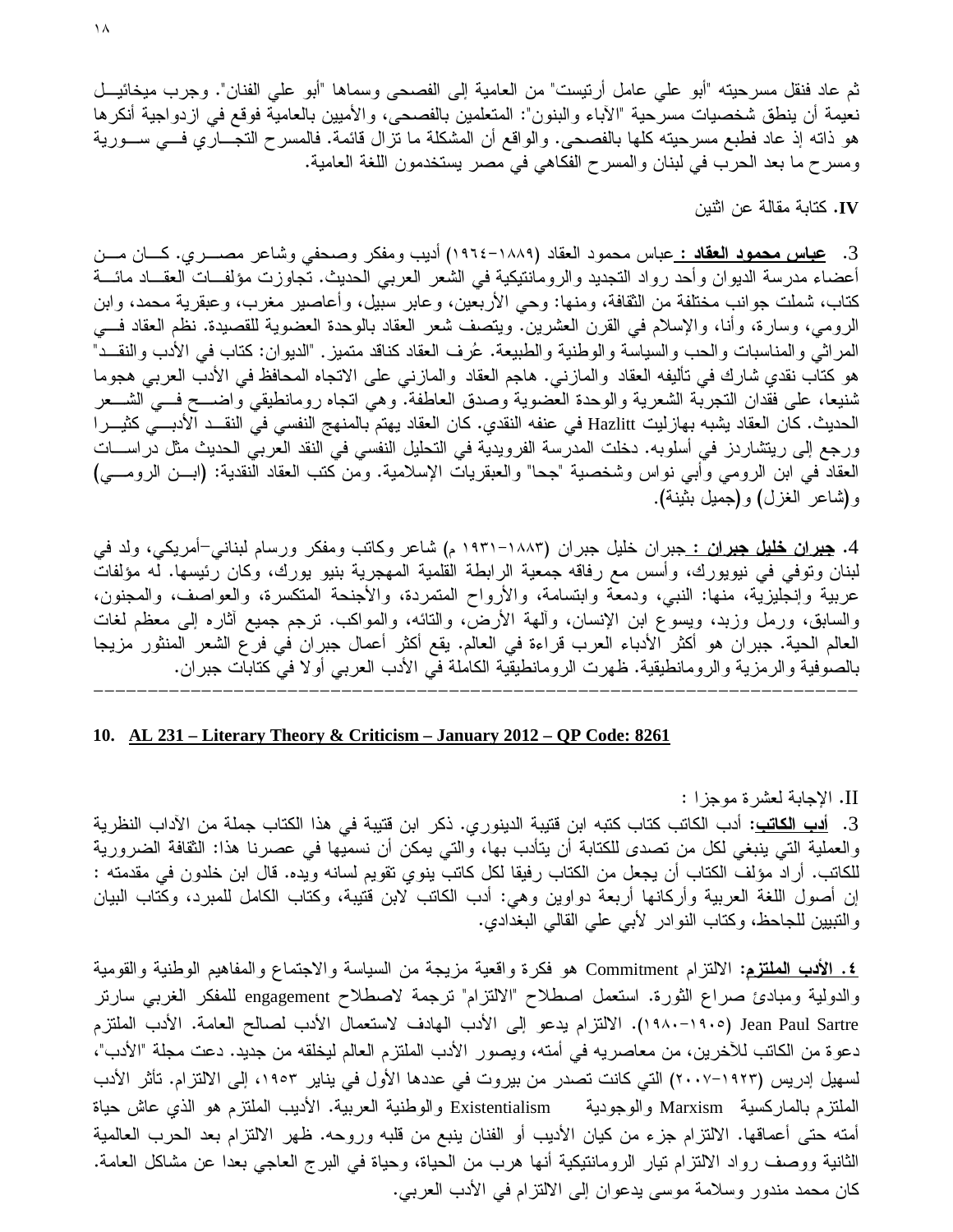$\lambda$ 

0. <mark>د/ محمد مندور</mark> : يعد محمد مندور (١٩٠٧–١٩٦٥) من طبقة النقاد الكبار في العصر الحديث أو يعد مع الأعلام من زعماء النقد العربي الحديث. كان مندور رائد شعار "الفن في سبيل الحياة" والالنزام في الأدب. كان ناقدا نطبيقيا، ويحب المدرسة النيو كلاسيكية من المدرسة الرومانطيقية. ومن كتبه النقدية: "في الميزان الجديد" و"الشعر المصري بعد شوقي" و"مسرحيات شوقي" و"مسرح توفيق الحكيم". وهو يفكر عن النقد العربي في منهج جديد. وفي "النقد المنهجي عند العرب"، عرض مندور رائعا شاملا لإنجازات إيجابية للنقد العربي القديم. ويرفض الأثر اليوناني في النقد العربي القديم.

٧. <u>الوزن والقافية: ا</u>لوزن أو البحر اصطلاح يطلق على مجموع التفاعيل التي نتظم عليها أبيات الشعر، والتفاعيل معناها الأوزان. وفي الشعر العربي ستة عشر بحرا، كان الخليل بن أحمد واضع هذه البحور عدا واحد، وهو المتدارك اكتشفه الأخفش. القافية هي أحد الوسائل الفنية الموجودة في أنواع الشعر سواء كان شعر باللغة العربية أو أي لغة أخرى، ففي القافية "أوزان" في الكلمات الأخيرة من كل بيت "العجز"، وهي تشابه في "التشكيل –الحروف –الوزن– اللفظ". وتنقسم القافية إلى قسمين :مطلقة ومقيدة. تقوم القافية بدور أساسي في الشعر العربي. والقافية قرينة الوزن في هذا الدور. لقد أولى القدماء القافية عناية كبيرة نعدّل عنايتهم بالوزن. والوزن والقافية يمثلان الجانب الموسيقى الواضح فيه، وهما العنصران الأساسيان للشعر العمودي.

## ۱۱. <u>الواقعية</u>

الفلسفة الواقعية تحفل بالمضمون وبأهداف الفن ووظيفته وصلته بعصره وبالجماهير التبي تخاطبها، دون إغفال عن النواحي الفنية الخاصة بالأجناس الأدبية. لقد نشأ عن الفلسفة الواقعية: الواقعية والوجودية. وسارت الواقعية في ثلاثة انجاهات: الواقعية النقدية Critical Realism والواقعية الطبيعية Naturalist Realism والواقعية الاشتراكية Socialist Realism. تعرف الواقعيتي النقدية والطبيعية بالواقعية الأوروبية أيضا.

الواقعية الأوروبية European Realism : الواقعية هي لفظة ترجمت بها لفظة ريالزم Realism الأوروبية. فهي تنل على الأدب الذي يقوم على ملاحظات الواقع وتسجيله لا على صور الخيال وتهاويله، ويقصد به أحيانا الأدب الموضوعي. يتناول الأدب الواقعي مشاكل المجتمع ومظاهر البؤس. إن الواقعية تسعى إلى تصوير الواقع، وكشف أسراره وإظهار خفاياه وتفسيره. تتسم الواقعية النقدية بتشاؤمها العميقة. الواقعية الطبيعية تحاول اكتشاف مؤثرات أخرى إضافية، ومن أهمها العوامل الوراثية. إملـي زولا Emile Zola هو واضـع الواقعية الطبيعية.

ا**لواقعية الاشتراكية Socialist Realism :** الواقعية الاشتراكية هي النضال في سبيل القضاء على نظام الملكية وتحقيق النصر للنظام الاشتراكي. وهي تعبر عن مجتمع تخلص من عهد الاستبداد والاستغلال، وراح يبني حياة جديدة قائمة على دعائم العدل الاجتماعي، وهي واقعية التـــفاؤل. العمل الأدبي عليه أن يهتم بتصوير الصراع الطبقي بين طبقة العمال وطبقة الرأسمالية والبرجوازية Bourgeoisie، وانتصار الأولى التي تحمل الخير والإبداع على الثانية. ومن أعلام الواقعية الاشتراكية: مكسيم جوركي Maxim Gorki وبابلو نيرودا Pablo Neruda. تميزت المدرسة بتفاؤلها لما كانت الواقعية الأوروبية نزعت إلىي التشاؤم.

١٣. <u>مسرح اللامعقول</u> : مسرح اللامعقول Theatre of the absurd مصطلح يطلق على بعض الأعمال المسرحية الأوروبية والأمريكية. تبدو مسرحية اللامعقول أشبه مسلسلة من الأحداث العشوائية التبي لا يربط ما بينها أي رابط، كأنما يقصد من ذلك إلى إظهار تناقضات الحياة والنفس الإنسانية. وقد اشتهر مسرح اللامعقول، ومن روادها صامويل بيكيت Samuel Beckett ويوجين لونسكو Eugen Lonescu. يعتمد مسرح اللامعقول على فلسفة العبثانية Absurdism، فهي فلسفة مبنية على أساس من الاعتقاد بأن الإنسان موجود في عالم لاعقلاني irrational خلو من المعنى meaningless، وبأن محاولاته من التماس للنظام أو بحثا عنه تجعله في صراع مع عالمه هذا. كان توفيق الحكيم ممثل مسرح اللامعقول فـي الأدب العربـي. تأثَّر توفيق واهتز بالعبثانية وبصـامويل بكيت ويوجين لونسكو. كتب توفيق مقدمة صافية لمسرحية "يا طالع الشجرة" ويتحدث فيها عن مذهب اللامعقول الذي يلغبي الزمان والمكان، ويجمع فيها بين المتناقضات.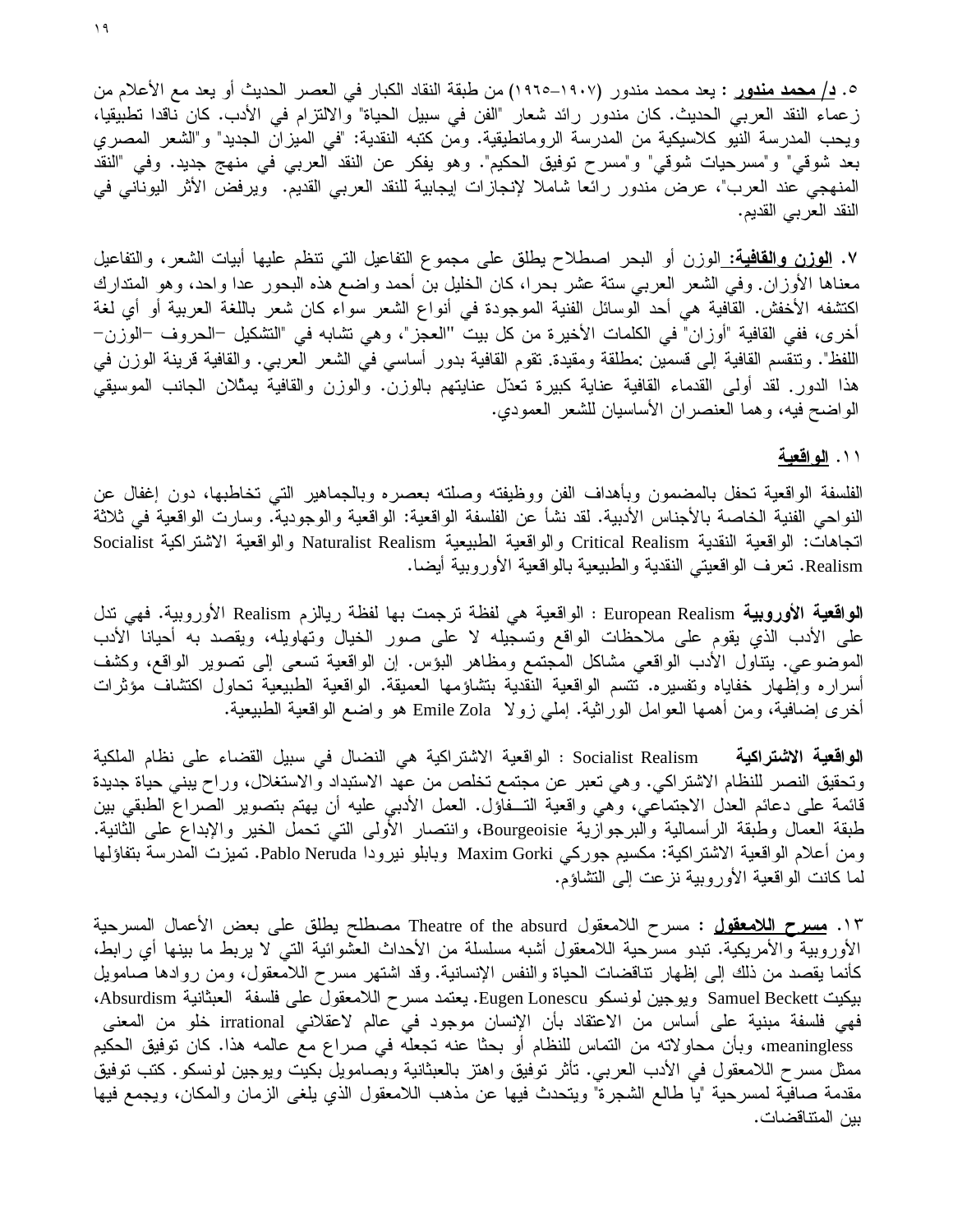III. كَتَابَةٌ مَذْكَرَةٌ وَجَيْزَةٌ عَلَى أَرْبِعَةٌ

٢. <u>ا**لشعر المسرحي لأحمد شوقي:** أح</u>مد شوقي (١٨٦٨–١٩٣٢) الملقب بـــ"أمير الشعراء" هو شاعر مصري من أشهر الشعراء في العصر الحديث. بدأت المسرحية الشعرية على يد أحمد شوقي الذي يعد رائد هذا الفن في العصر الحديث. يمثل جيل شوقي وعزيز أباظة وعمر أبو ريشة طور الريادة في تاريخ المسرحية الشعرية، ونغلب عليه الغنائية. ولم يشهد تطويرًا في أسلوب التشكيل بل ظل الشعر فيه عموديًا، وظل الصراع فيه ضعيفًا. حاول هذا الجيل أن يلتزم بالاتجاه الكلاسيكي كما هو معروف لدى الغربيين عند كورنبي وموليير . استلهم شوقي بعض الشخصيات التاريخية المصرية وأبطال القصص الوجدانية في الشعر العربي. وتميز مسرحه بالمزج بين الملهاة والمأساة. أراد شوقي أن يشغل الشعور القومية المصرية ويعظم مجد مصر بمسرحياته: "مصرع كليوباترا" و"قمبيز" و"علي بك الكبير". ومسرحياته الأخرى: "مجنون ليلي" و"عنترة" و"الست هدى". استمد شوقي اثنتين من مسرحياته من التاريخ المصري القديم، وهما: "مصرع كليوباترا" و"قمبيز"، والأولىي منهما هي أولىي مسرحياته ظهورا، وواحدة من التاريخ الإسلامي هي "مجنون ليلي"، ومثلها من التاريخ العربي القديم هي "عنترة"، وأخرى من التاريخ المصري العثماني وهي "علي بك الكبير". "الست هدي" مسرحية هزلية. ولأمر غير معلوم كتب شوقي مسرحية "أميرة الأندلس" نثرًا. ٦. <mark>أنور الجندي</mark> : كان أنور الجندي (١٩١٧–٢٠٠٢) ناقدا إسلاميا مشهورا، وأحد أبرز المدافعين عن القضايا الإسلامية في العصر الحديث. كان أنور الجندي تأثر بحسن البنا والإخوان المسلمين. ينطلق أنور الجندي قي آرائه الدينية والأدبية والنقدية من قاعدتين رصينتين، الأولى: أن فلسفة الإسلام ونظم حياته، والتاريخ الإسلامي كلها كائن يتمتع بشخصية فردية لا توجد في غيرها، والثانية أن النظرات الفكرية والقواعد النقدية لا تنطبق على الإسلام وفلسفته ومقدراته الفكرية. ومن أشهر كتبه النقدية: "طه حسين: حياته وفكره في ضوء الإسلام"، ونقدَ فيه أراء طه حسين نقدا عنيفا.

IV. كتابة مقالة عن اثنين

## <u>2. النقد الغربي وأثره في النقد الأدبي العربي الحديث</u>

شهد العالم الغربـي ولادة كثير من المدارس المتعلقة بالنقد والعلوم الإنسانية الأخرى. وفـي القرن الناسع عشر نشأت عدة مدارس نقدية. إن هذه المدارس تركت أثرا، تختلف درجة تأثيره، في الأدب العربي الإبداعي وفي النقاد العرب كذلك. يقول الباحثون أن العصر الحديث يبدأ مع نزول الحملة الفرنسية في مصر عام ١٧٩٨ اعتمادا على أن هذه الحملة حققت الاتصال – الذي لم ينقطع – بين أوربا والشرق العربي. هذا الاتصال الذي ترك، ولا يزال يترك، أثارا عميقة في الحياة العربية الثقافية والاجتماعية والعلمية والسياسية تختلف مراحل النائر وصوره واتجاهاته، إذ كان تأثير الثقافة الفرنسية غالبا في مرحلة، والإنجليزية في مرحلة أخرى، والأمريكية في مرحلة ثالثة. وبعد اتصال الأدب العربي الحديث بالأداب الغربية وبمذاهب النقد المعاصر في الغرب، حصل على تطور كبير في النقد العربي الحديث. فخضع النقد العربي لما يخضع له النقد الغربي الحديث من مذاهب وتفسيرات علمية موضوعية مختلفة للنقد. ومن أشهر المدار س الغر بية:

1. الكلاسيكية المحدثة Neo-Classicism

الكلاسيكية المحدثة أدب عقلي يقصد إلى الحقائق العامة، لا إلى حالات النفس الفردية. تأثر الأدب العربي بالكلاســـيكية المحدثة، ومن ممثليها: محمود سامي البارودي وأحمد شوقي وحافظ ابر اهيم. ٢. الرومانطيقية Romanticism

هي اتجاه أوروبـي أدبية نشأ فـي القرن الثامن عشر . أدب الرومانطيقية مَداره الـعاطفة الخالدة والذاتية والتأمل والاندماج مع الطبيعة. دعت الرومانطيقية إلى حرية الفن والتجربة الذاتية والوحدة العضوية. ومن أعلام الرومانطيقية روسو I.J Rousseau ووردزورت Wordsworth . تأثَّر جيل جديد من الأدباء العرب بالرومانطيقية، ودعوا إلى التجديدية في الأدب العربي. ومن الشعراء الرومانطيقيين في العربية: أبو شادي وأبو القاسم الشابي، وإبراهيم ناجي، وإيليا أبو ماضبي، وميخائيل نعيمة، وعلمي محمود طه.

٣. الواقعية الأوروبية European Realism

هو المذهب الذي انتشر في أواخر القرن الناسع عشر وبدايات القرن العشرين. دعا الواقعيون إلىي الاتجاه نحو الواقع. وانطلقت الواقعية الأوروبية نحو اتجاهين: الواقعية الطبيعية والواقعية النقدية. اتسم الأدب الواقعي بالموضوعية وإبراز الجانب السلبي للمجتمع. ومن هنا ظهرت في الواقعية الأوروبية نظرة تشاؤمية. من أهم أدباء الواقعية الأوروبية في الأدب العربي الحديث: نجيب محفوظ وعبد الرحمن منيف.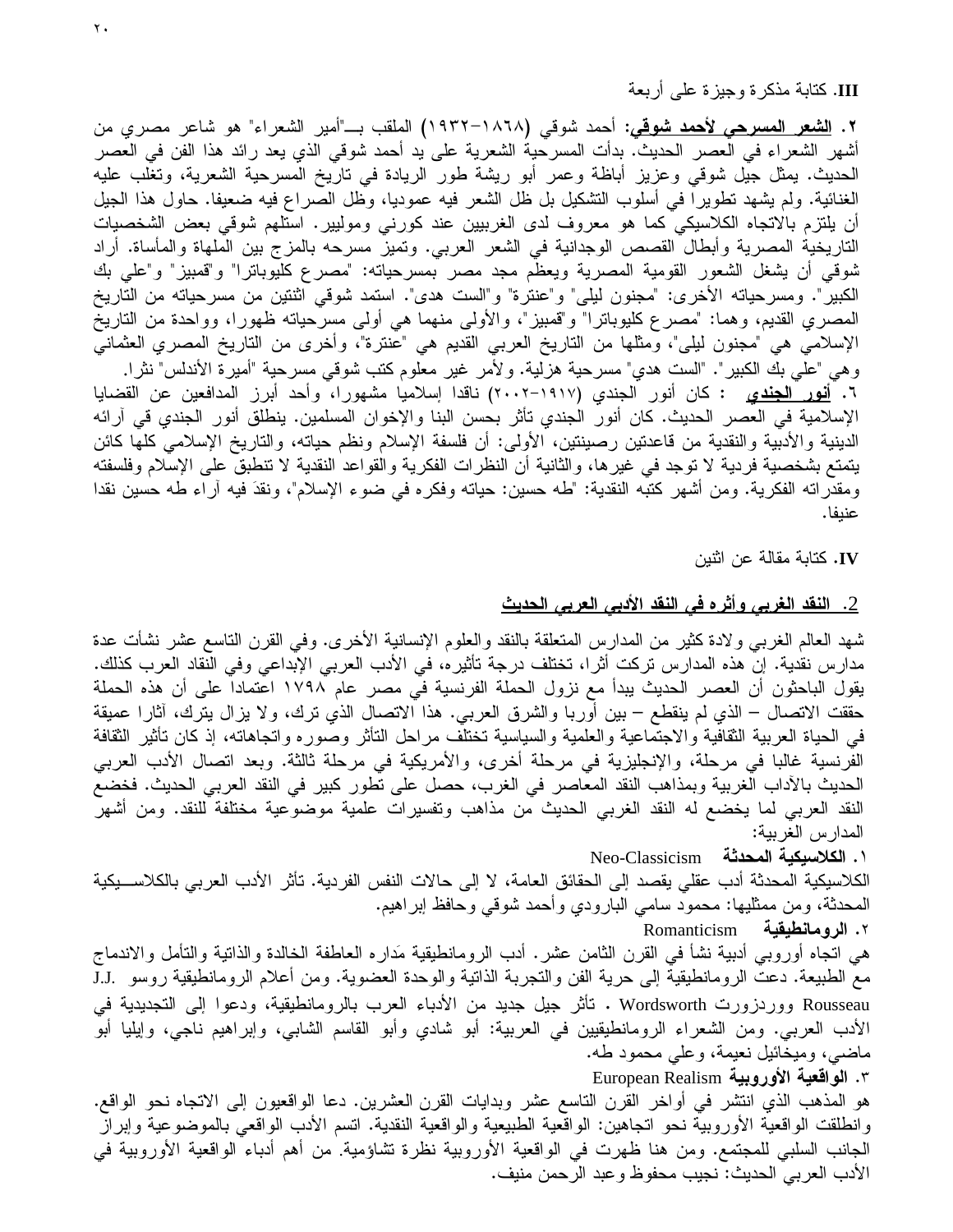Socialist Realism ٤. الوافعية الاشتر اكية أسّس نيار الواقعية الاشتراكية بعد نجاح ثورة أكتوبر في روسيا وانتصار النظام الاشتراكي. الواقعية الاشتراكية تعبـــر عن مجتمع تخلص من عهد الاستغلال، وراح ببني حياة جديدة قائمة على دعائم العدل الاجتمـــاعي، ولـــذلك تميـــزت الواقعية الاشتراكية بتفاؤلها لما كانت الواقعية الأوروبية نزعت إلى التشاؤم. ومن الذين تأثروا بالواقعية الاشتراكية في العربية: عبد الرحمن الشرقاوي وعبد الوهاب البياتـي وبلند الحيدري. ه. الرمزية Symbolism الرمزية مذهب يعبر عن النجارب الأدبية بواسطة الصور والرموز. الرمزية في الشعر الحديث تمثل مرحلـــة الشـــعر الحر . الأدب الرمزي محاولة من الأديب للإفصاح عن العالم اللاوعي والعواطف المكبونة في أعماق النفس البشـــرية. كان للرمزية أثرها الواضح في الأدب العربي ونقده. كان بشر فارس وأديب مظهر وسعيد عقل هم رواد الشعر العربي الرمزي. ٦. الوجودية Existentialism هي أشهر مذهب استقر في الأداب الغربية في القرن العشرين. يعد سارتر Jean Paul Sartre رائد الوجودية. الوجوديت ترتكز على الحرية والمسؤولية والالتزام. نادي سارتر إلى الالتزام Commitment في الأدب. الأدب دعوة من الكاتـــب إلى أمته. كان للوجودية والدعوة إلى الالتزام صداها في الأدب العربي. كان محمد مندور وسهيل إدريس يدعوان إلـــي الالتزام في الأدب العربي. art for art's sake «الفن للفن» هو حركة في الأدب والفن نقول بأن الفنان حر في تصوير الجمال من غير اعتبار للأخلاق، وبصرف النظر عن النتائج الاجتماعية. تأثَّر النقاد العرب بشعار «الفن للفن». وفي أواخر الخمسينات انقسم النقاد العرب في مصر إلـــي فـــريقين، فريق شعار «الفن للفن»، وفريق شعار «الأدب في خدمة المجتمع». ٨. البَرِناسية Parnassian School مدر سة في الشعر -از دهر ت في فر نسا كر د فعل للر و مانطيقية، أكدت على المو ضو عية، و جمالية الشكل، و الكمال التقني. دعا إلى الأخذ بمبدأ «الفن للفن» وآمن بأن الفن غاية في حد ذاته. تأثر بالبرناسية وبشعارها «الجمال للجمال» عدد من الأدباء والنقاد العرب مثل نوفيق الحكيم ورشاد رشدى. ٩. السريالية Surrealism تعد السريالية اتجاها يهدف إلى إبراز التناقض في الحياة أكثر من اهتمامه بالتأليف. قد تأثرت المدرســــة بســـيكولوجية فرويد Sigmund Freud، وفلسفة هيجل Hegal. وشعراءها يستمدون تجاربهم من الحلم واللاشعور لإطلاق المكبوتـــات النفسية وتسجيلها في الأدب. ومن ممثليها: نزار قبانـي وصـالـح جودت. .١٠ البنيوية Structuralism البنيوية منهج أوربي، يؤمن أن كل ظاهرة إنسانية تشكل بنية، لا يمكن در استها إلا بتحليل عناصر ها. تعتمد البنيوية على اللغة غالبا. يعتبر سوسيور Ferdinand de Saussure أبا للبنيوية. انتشر هذا الانجاه أولا في المغـــرب العربــــي. ومـــن روادها: د. صلاح فضل، و عبد السلام المسدى وكمال أبو ديب. ١١. الحداثة Modernism الحداثة هي منهج فكري علماني، يسعى لتغيير الحياة ورفض الواقع. الحداثة العربية هي حداثة غربية في كل جوانبها. ويرتبط مفهوم الحداثة في العالم العربي بحركة الشعر الحر . ظهرت مجلة «الشعر» في لبنان عام ١٩٥٧ علما للحداثة العربية. كان لأدونيس دور مرسوم في حركة الحداثة العربية. ١٢. ما بعد الحداثة Post-Modernism ما بعد الحداثة اصطلاح عام يستعمل للدلالة على التغييرات والعادات التبي أصابت الأدب والفنون والعمارة والفلسفة، من الأربعينيات للقرن العشرين. ما بعد الحداثة مختلفة من الحداثة لأنها رد فعل للحداثة. ومن ممثلي ما بعد الحداثـــة فـــي الغرب: دريدا Jacques Derrida وفوكو Michel Foucault. وصلت مدارس ما بعد الحداثة والمدارس اللغوية الأخرى إلى العالم العربـي علـي أيدي مثقفي الدول العربية فـي شمال أفريقيا، لقوة التواصل اللغوي بـــين فرنســـا ومســـنعمراتها القديمة. يستعمل كثير من الأدباء والنقاد العرب مبادئ ما بعد الحداثة في كتاباتهم. ومن أشهر منهم أدونيس وكمال أبـــو

دبب.

 $\mathbf{y}$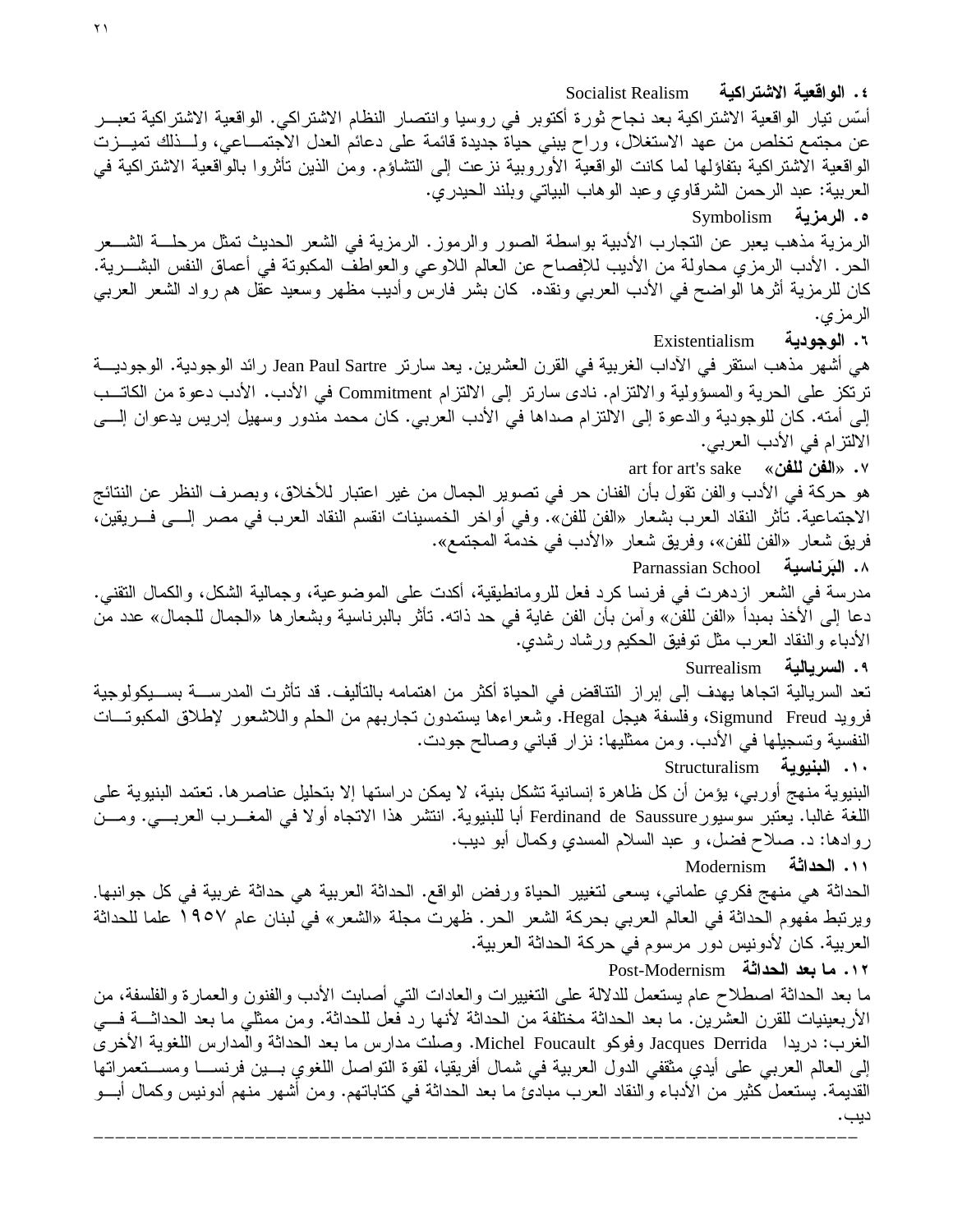#### 11. AL 231 – Literary Theory & Criticism – December 2012 – QP Code: 7318

II. الإجابة للعشرة موجزا : 0. ا<u>لمنهج اللغوي</u> المنهج اللغوي Linguistic Criticism هو المنهج السائد في الأداب القديمة. يعتمد المنهج اللغوي على نحليل النص ودراسته، من حيث البلاغة، وقواعد اللغة، والنحو والصرف، واللغة والعروض، وبيان ما بين معناه ومعانـي السابقين والمعاصرين من نشابه أو احتذاء. ولا يزال هذا الانجاه القديم هو أظهر ما يغلب على بعض النقاد الحديث. يتميز المنهج اللغوي بتغفل التجربة الشعرية والصياغة الفنية والقيمة الأدبية، وصلته بصاحبه، ومدي توفيقه في أداء المشاعر الخفية والعواطف الدقيقة.

III. كَتَابة مَذْكَرة وجيزة عن أربعة

## ٠١. القاضي عبد القاهر الجرجاني

ظهر في الَّقرن الخامس الهجري َّنحوي مفكر عظيم الخطر فهو عبد القاهر الجرجاني (ت. ١٠٧٨م). وضع الجرجاني الأساس لعلم البلاغة العربية، وذلك في كتابيه: "أسرار البلاغة" و"دلائل الإعجاز". يعد عبد القاهر قليل النظير في تاريخ البلاغة العربية، وناقدا أدبيا خطيرًا. قاوم هذا الرجل تيار اللفظية أشد مقاومة. وقال عبد القاهر إن الألفاظ خدم المعاني. كان عبد القاهر أكبر متحدث عن الإعجاز في القرن الخامس. لقد قرر عبد القاهر في نفسه أن القرآن معجز ، وحاول أن يستكشف فيه مواطن الإعجاز ٍ وعبد القاهر صاحب منهج لغوي في دراسة النصوص، فهو لم يهتم بالمؤثرات التاريخية والبيئية والنفسية. وكان المقياس اللغوي هو المعيار في الحكم بالجودة والرداءة. تتغلب النظرة العقلانية على الجرجاني الناقد، فهو من خلالها ينظر إلى الجمال ويزن مقدار التأثير في الفن الأدبي ومذهب عبد القاهر هو أصح وأحدث ما وصل إليه علم اللغة في أوربا، هو مذهب العالم السويسري فردناند دي سوسير Ferdinand de Saussure .

#### ۲. این خلدون

ربما كان ابن خلدون (١٣٣٢–١٤٠٦م) أعظم ناقد في العصور الوسطى، رغم أنه لم يزاول النقد الأدبي، ولم يمنحه من جهده الشيء الكثير. أما ثقافة ابن خلدون فكانت العامل في توجيه أحكامه وأرائه النقدية. إن أراء ابن خلدون النقدية مستمدة من تجربته الخاصة ومن النيار العربي الخالص في النقد الأدبي، وأنها موصولة بمفهوماته الاجتماعية. لم يقف ابن خلدون من مصـادره النقدية والبلاغية موقف التسليم بكل ما فيها، وإنما كان يخضـع كل قضية نقدية أو بلاغية إلى ميزانه النقدي، وهنا قد يوافق أو يعدل أو يلغي رأيا لأشهر النقاد في قضية معينة. إضافة إلى كل ذلك فقد كان ابن خلدون يمثلك قدرة فائقة على نتاول قضايا نقدية وبلاغية كثيرة في نرابط وانسجام ووفق نصور ومنهج، واستطاع بذلك أن يترك بصماته واضحة على نطور حركة النقد الأدبي خلال القرن الثامن الهجري وبعده، رغم أن الرجل لم يعط النقد الأدبي في مقدمته إلا هامشا صغيرًا. ورغم ذلك فقد استطاع أن يلخص أهم الأسئلة التي طرحها النقد العربـي القديم، من خلال مناقشته لبعض القضابا النقدبة والبلاغبة.

## ٤. الوجودية Existentialism

الوجودية هي أشهر مذهب استقر في الأداب الغربية في القرن العشرين. يعد الفيلسوف الفرنسي جان بول سارتر Jean Paul Sartre رائد الوجودية. شاع نيار الوجودية في فرنسا عقب الحرب العالمية الثانية، وسبب وجوده ما أحدثته الحرب في الضمير الإنساني من أزمة بالغة العمق. قالت الحركة بأنه لا حقيقة لوجود المثل العليا والقيم الأخلاقية الخالدة. فالإنسان غير مقيد بقانون يحد من حريته، إنه ذاتبي، فقد يستطيع أن يختار ما يعمل. ولذا فإن هدف الإنسان يتمثَّل في تحقيق الوجود ذاته، ويتم ذلك بممارسة الحياة بحرية مطلقة. الوجودية ترتكز على ثلاثة أسس: الحرية والمسؤولية والالتزام. النتاج الأدببي عمل حر كريم يتوجه به الكاتب إلى القارئ الحر الكريم، ليشارك القارئ في خلق ما يريد المؤلف، خلقا صادرا عن الحرية في معناها الإنساني. كان لدراسات سارتر الوجودية ودعوته إلى الالتزام